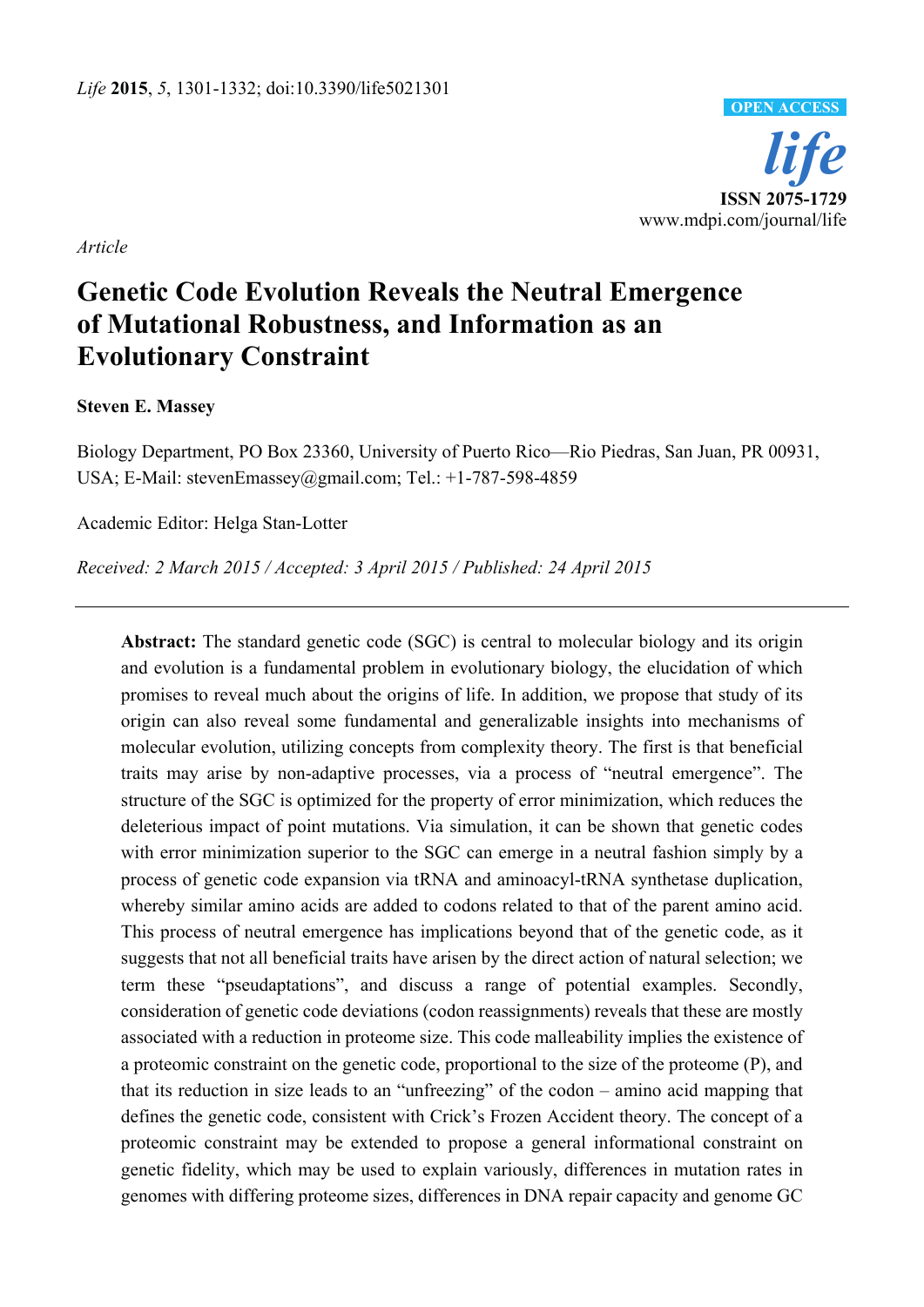content between organisms, a selective pressure in the evolution of sexual reproduction, and differences in translational fidelity. Lastly, the utility of the concept of an informational constraint to other diverse fields of research is explored.

**Keywords:** genetic code; codon reassignment; proteome size; proteomic constraint; genomic information content; neutral emergence; pseudaptation; Frozen Accident; DNA repair; mutation rate

#### **1. The Genetic Code: Near Optimal and Near Universal**

"Theory space" has been well covered when it comes to the potential pathways that may have led to the present day standard genetic code (SGC) [1]. However, while it is largely accepted that the genetic code underwent expansion during its evolution, there is no consensus regarding the specific route that led its development, which may indeed be unknowable [2]. The reason why these considerations are important relates to a central concern in biology, that of "genotype—phenotype mapping". This refers to the inference of phenotype from genotype, which can ultimately be reduced to the mapping of codons to amino acids, defined by the SGC. This means that the "onset of coding", the transition to the protein world and the establishment of codon—amino acid mapping, is of key importance in evolutionary biology. While the exact details may never be known, we contend that universal and generalizable features and principles may still be elucidated. This type of "code breaking" may require a combination of evolutionary theory, simulation and experimental considerations, combined with a perspective that integrates more wide ranging fields of study. There are two key observations regarding the SGC that will be utilized in this work. Firstly, the genetic code is at least near optimal for the purpose of error minimization (the minimization of the deleterious impact of random point mutations), and secondly it is near universal. We propose that study of these two key observations can potentially reveal fundamental aspects of molecular and organismal evolution. In particular, we propose that ideas from complexity theory can explain these two features of the SGC. For this, the idea of the neutral emergence of mutational robustness will be used, emergence being a characteristic feature of complex systems, and the concept of genomic information content, which is a measure of organismal complexity.

The arrangement of codons to amino acids (*i.e.*, codon—amino acid mapping) in the SGC is such that the deleterious effects of point mutations are minimized, compared to randomly generated codes; this error minimization is a form of mutational robustness. Error minimization has been assumed to be the result of direct selection (known as the "physicochemical theory" [3–6]), however we will show that this is not necessarily the case. A debate has centered on the extent of the error minimization in the SGC, with some workers claiming that the code is "one in a million" [7] and optimal [8–12], with other studies showing that the code is "near optimal" [13] (though see [14]), [15–21]. An important caveat is that some analyses of code optimality depend on amino acid similarity matrices to measure error minimization that are inherently biased in that they rely on empirically observed amino acid substitutions. The relative frequency of these are affected by the structure of the genetic code itself, because amino acids encoded by codons that differ by one nucleotide will be substituted more frequently than those that differ by two nucleotides. This potentially produces inflated measures of genetic code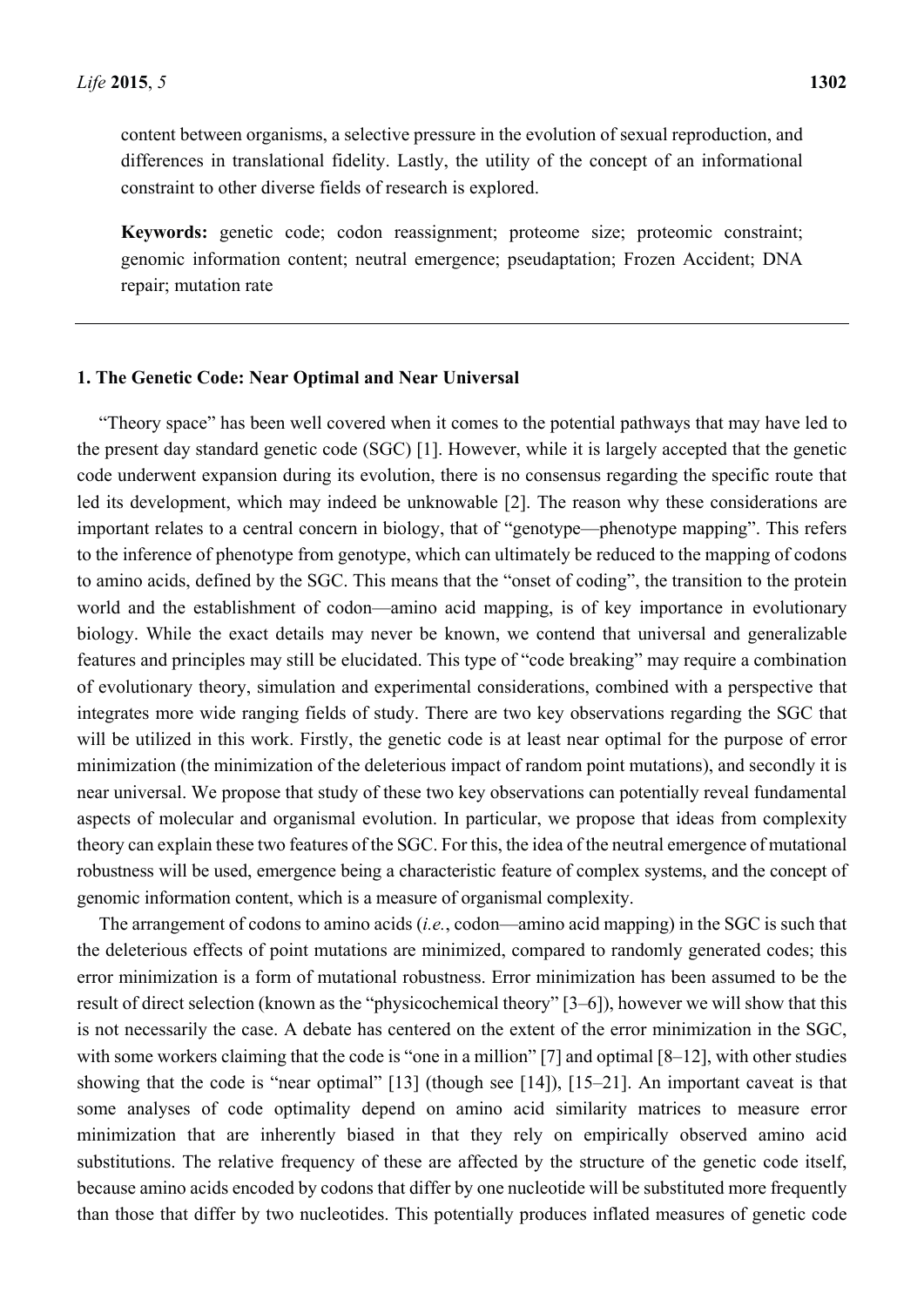optimality for the property of error minimization [22,23]. Therefore, in order to calculate error minimization, substitution derived amino acid similarity matrices should be avoided, and matrices based on physicochemical amino acid similarity are more appropriate, the first of which was derived specifically in order to examine genetic code evolution [24]. The exact degree of optimality of the SGC remains to be established, and varies depending on assumptions made, however the SGC is at least near optimal for error minimization. A more important question then becomes, "How did the error minimization property arise?", which is the first of the two topics addressed in this paper.

The second key feature of the genetic code that will be explored here is that it is not universal, having undergone alterations in some genomes. When the genetic code was first elucidated in the 1960s, it was found to be identical in phylogenetically diverse lineages such as metazoa, fungi and bacteria, hence it was supposed to be universal, and a striking confirmation of Darwin's radical idea of common descent. However, beginning with the sequencing of the human mitochondrial genome in the early 1980s [25], it was shown that there were some deviations from the genetic code, termed "codon reassignments" or "alternative" genetic codes. Now, a range of codon reassignments are known from a range of different genomes, however, there is no consensus as to the mechanism that has produced them, or their driving force. A central problem is that of Crick's Frozen Accident [26], which asserts that the reason for the widespread distribution of the SGC (only a minority of genomes use deviant genetic codes), is that any changes to the genetic code would be catastrophic to the organism. This is because reassigning a codon to a new amino acid effectively involves mutating every single occurrence of that codon in the genome, which is expected to lead to a massive deleterious mutational load. Consistent with this, it is routinely observed in a range of organisms that mutation of a tRNA anticodon to recognize a non-cognate codon(s) is lethal, as is altering tRNA identity elements so that a tRNA is misrecognized by a non-cognate aminoacyl-tRNA synthetase and so charged by a non-cognate amino acid. However, a key observation is that codon reassignments are particularly common in certain genomes such as non-plant mitochondria and intracellular bacteria, suggesting the existence of predisposing factors. We propose that one key factor is reduced proteome size (P, the total number of codons/amino acids encoded by the genome) and explore how this may act as an evolutionary constraint on the genetic code. We then examine how genomic information content may act as an evolutionary constraint on other elements of the genetic information system responsible for fidelity, providing indirect evidence for its role in influencing genetic code malleability.

### **2. Neutral Emergence of Error Minimization in the Genetic Code**

#### *2.1. The Non-Adaptive Code Hypothesis*

When biological systems show a high level of optimality, the default assumption is that these traits are the direct product of natural selection, which is an optimizing process. However, while the majority of phenotypic traits are undoubtedly directly selected for, it is not necessarily correct to assume that all phenotypic traits have been produced by the direct action of selection and have adaptive value, as pointed out by Gould and Lewontin [27]. These authors envisaged that there may exist some phenotypic traits that have not been produced by the direct action of selection and that lack adaptive value, *i.e.*, do not contribute to the fitness of the organism; these were termed "spandrels". We go a step further and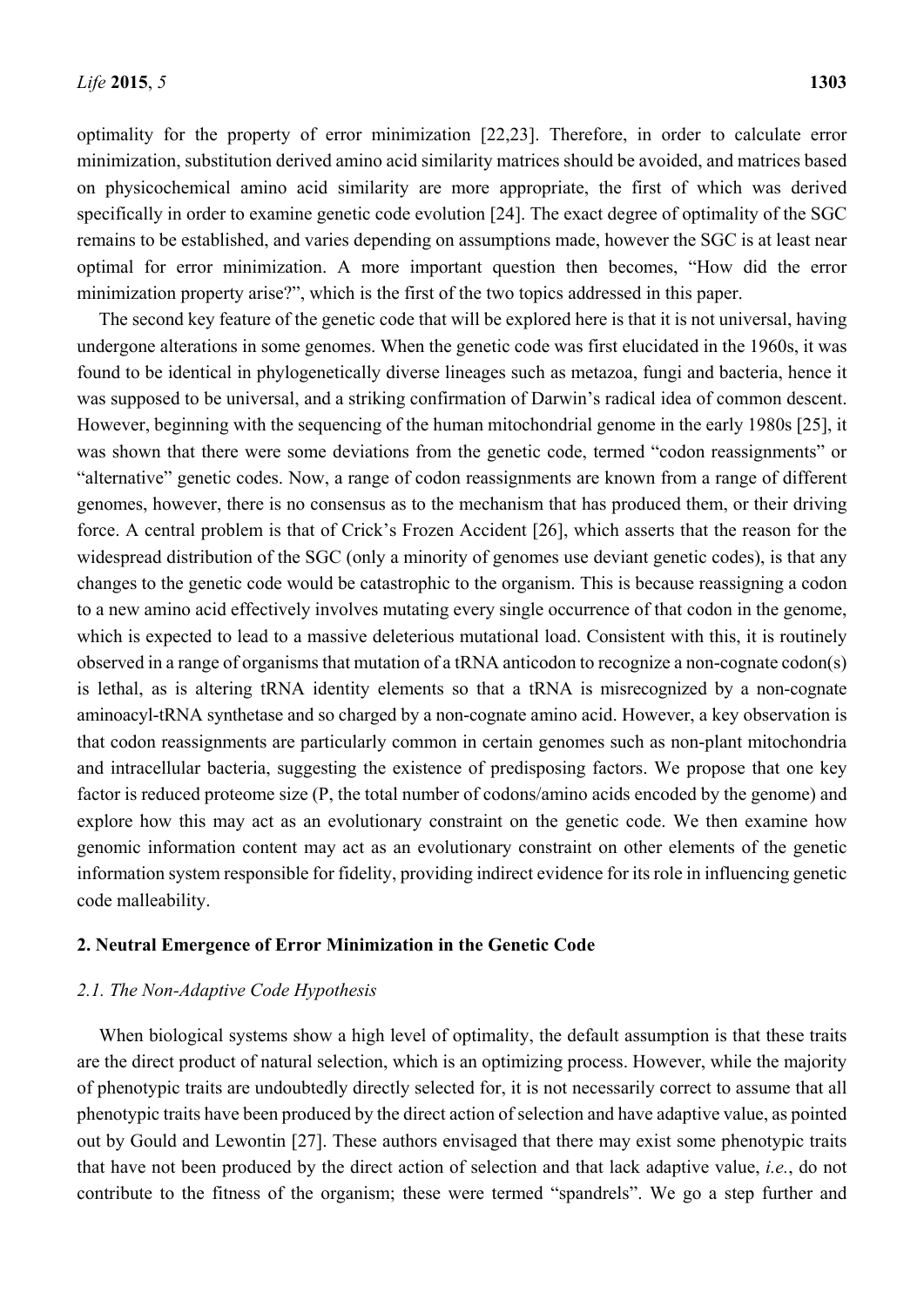propose that there are some traits that have adaptive value (*i.e.*, increase fitness) that have *not* arisen by the direct action of natural selection, and that the genetic code may provide a prime example. We have termed such beneficial traits "pseudaptations" [21,28,29], given that there may be a tendency to erroneously describe them as true adaptations, which are fitness increasing traits that are directly selected for. The case of error minimization in the genetic code will be discussed first, as this may present the paradigm of a pseudaptation. Then, other potential pseudaptations will be identified in a range of systems, in order to identify commonalities with the error minimization of the SGC.

In order for an error minimized genetic code be directly selected for there needs to be a searching of code space, the space of alternative genetic codes, for an optimal, or near optimal, code [30]. Two widely discussed potential mechanisms for how codon reassignments occur are the codon capture mechanism [31,32] and the ambiguous intermediate mechanism [33,34]. The codon capture mechanism proposes a complete loss from the genome of the codon undergoing reassignment. This is proposed to occur via strong GC or AT mutation bias, which is expected to lead to extremes of genome GC or AT content, whereby AT rich or GC rich codons respectively are expected to disappear from the genome entirely. The disappearance of the codon avoids lethal disruption to the proteome, caused by altering the codon—amino acid mapping of the SGC. However, there are only a few examples of complete codon loss in present day organisms (*Mycoplasma capricolum* has lost the CGG codon from its genome [35], and *Micrococcus luteus* has lost AGA/AUA from its genome [36]), and variations in genome GC/AT content along the chromosome also means that complete codon loss is difficult [34]. This mechanism would have been more likely to occur in organisms with smaller values of P, where total codon loss from the genome is more likely [31]. Thus, for this mechanism, P is expected to exert a constraint on the efficacy of a reassignment. However, a strong argument against the occurrence of this mechanism of codon reassignment via GC/AT mutational pressure is that codon reassignments of AT rich codons are often observed in AT biased genomes [37], for example the UGA stop codon reassignment discussed below. AT rich codons are highly unlikely to have disappeared in AT rich genomes and so these observations are inconsistent with the codon capture mechanism.

The alternative ambiguous intermediate mechanism proposes that the reassigned codon did not disappear from the genome, but underwent a dual ambiguous stage where the codon had the original amino acid identity, and that of its new amino acid assignment. This process may either have been adaptive, which would imply that reassigning all codons simultaneously conferred a fitness benefit, or it was disruptive to the proteome, in which case the level of disruption would be less in smaller proteomes [37]. In the second scenario in particular, a smaller value of P is likely to facilitate the reassignment.

The "adaptive code hypothesis" (analogous to the physicochemical theory) proposes that error minimization has been directly selected for [8]; and initially this might appear a reasonable assumption. However, when one starts to probe potential mechanisms by which error minimization might be directly selected for, problems arise. Firstly, there has been a long standing discussion as to whether mutational robustness can be directly selected for [38]. Here, it is important to distinguish between intrinsic and extrinsic robustness [39]. Extrinsic robustness is externally imposed on a system and includes homeostatic mechanisms. This type of robustness can be directly selected for, such as the heat shock response, for example. Intrinsic robustness is an innate property of networks (deriving mostly from their topology) or sequences. Here, it is ambiguous if and when intrinsic robustness can be directly selected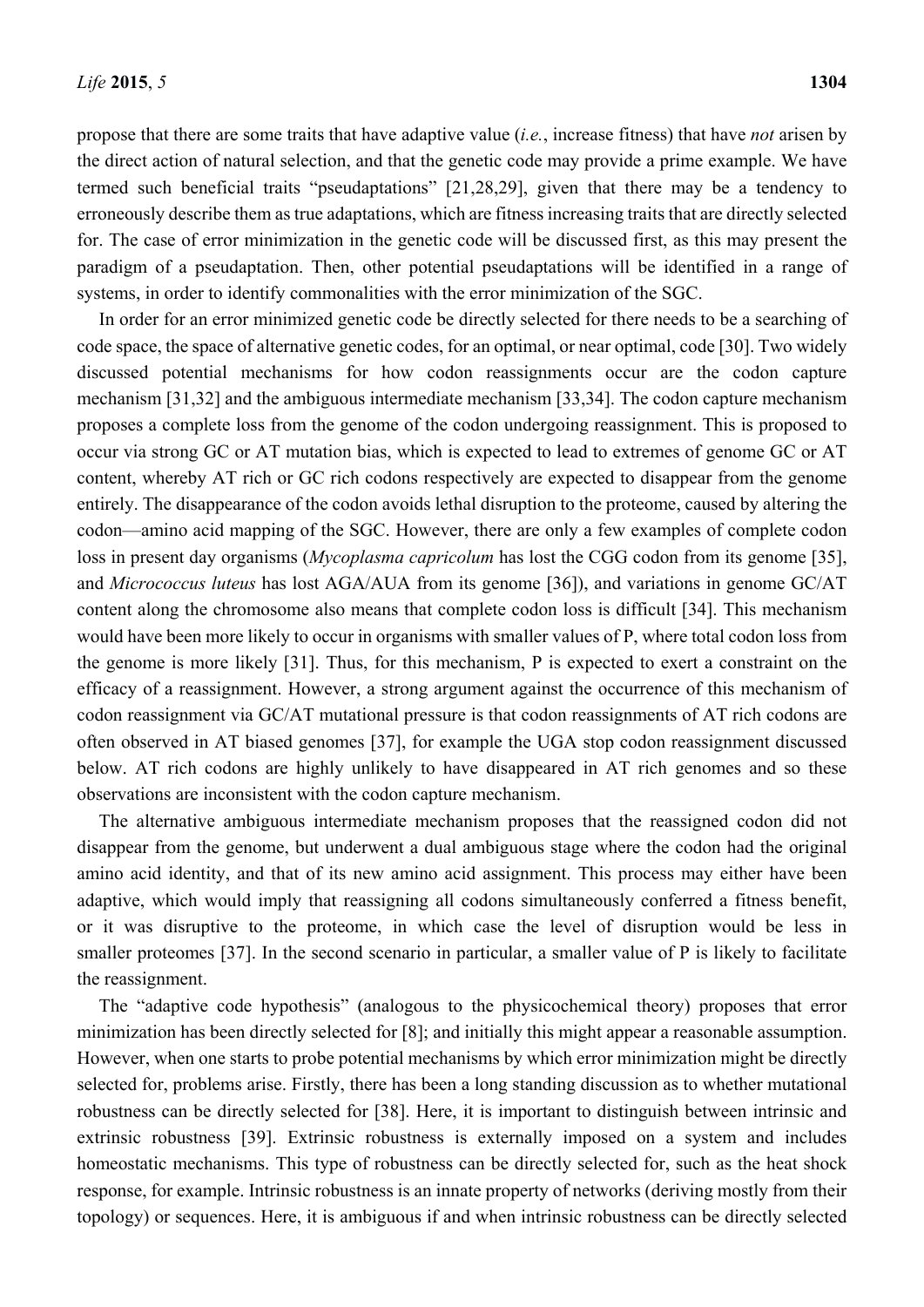for, or whether it is a property that emerges as a side-product of selection for some other function (which would make it a pseudaptation; discussed in more detail below). The difficulty of selecting for an intrinsically robust sequence or network topology hinges on the argument that natural selection does not have foresight, and so it is difficult to select a robust sequence on the remote chance that it may experience a deleterious mutation several generations in the future. This implies that selection for robustness is difficult in low mutation rate regimes, and so it has more often been associated with high mutation rates [38]. Even here, direct selection is difficult, and when robustness in these regimes is produced it seems to be a second order effect [40]. While selecting for mutationally robust sequences may be difficult to envision mechanistically, a possible solution is to select at the transcriptional/translational level; this is more attractive given the high level of transcriptional/translational errors compared with the underlying genotypic mutation rate [41], and the occurrence of multiple transcripts, which means that within the lifetime of a cell, a particular site in a sequence is considerably more likely to undergo an error. With this in mind, there is evidence that transcriptional/translational selection alters synonymous codon usage in order to reduce the deleterious effects of transcriptional/translational errors [42–46], although one study finds no evidence of his type of error minimization [47]. Overall, it seems that transcriptional/translational error minimization is a weak selective force given that it is particularly associated with high expression level [43,44], location within the gene [40,41], and may be reduced by prevailing codon usage [48,49]. So, whether there was enough selective pressure to lead to error minimizing codon - amino acid mappings during the evolution of the SGC is debatable.

Secondly and more crucially, codon reassignments are necessary in order to search code space for an error minimized code. This is mechanistically difficult because the numbers of alternative codes is high, and because codon reassignments are disruptive (according to the ambiguous intermediate mechanism) or require extreme GC/AT bias (as in the codon capture mechanism). For a codon reassignment to be selected because of a resulting improvement to the overall error minimization of the code, the improvement would have to be large enough to outweigh overall proteome disruption, which seems unlikely [26,50]; this may be summarized as the question "Is the benefit from improved error minimization resulting from a codon reassignment greater than the cost of the proteome disruption?". In addition, there is a scarcity of evidence that present day codon reassignments have led to an improvement in error minimization [8,51,52], or that they have any other adaptive value. Problematically, simulations show that codes get trapped in sub-optimal local minima when the codon capture mechanism is utilized to search code space for error minimizing genetic codes, given the intrinsic constraints of the mechanism [30]. This indicates that code optimization was unlikely to occur via this mechanism. Utilizing the ambiguous intermediate mechanism, numerous codon reassignments are required to produce a code with error minimization properties similar to the  $SGC$  ( $>$ 20 under the specific model constraints [30]), and this does not incorporate unknown constraints imposed by the properties of ancestral aaRSs and tRNAs. Utilization of the ambiguous intermediate mechanism for code optimization would require therefore multiple ambiguous decoding phases.

So, if error minimization is difficult to accomplish via direct selection, how did it arise? A potential answer lies in Crick's observation that genetic code expansion was likely facilitated by the duplication of adaptor molecules and charging enzymes, with the result that "similar amino acids would tend to have similar codons" [26,53]. Taken further, it can be shown that no matter which path genetic code expansion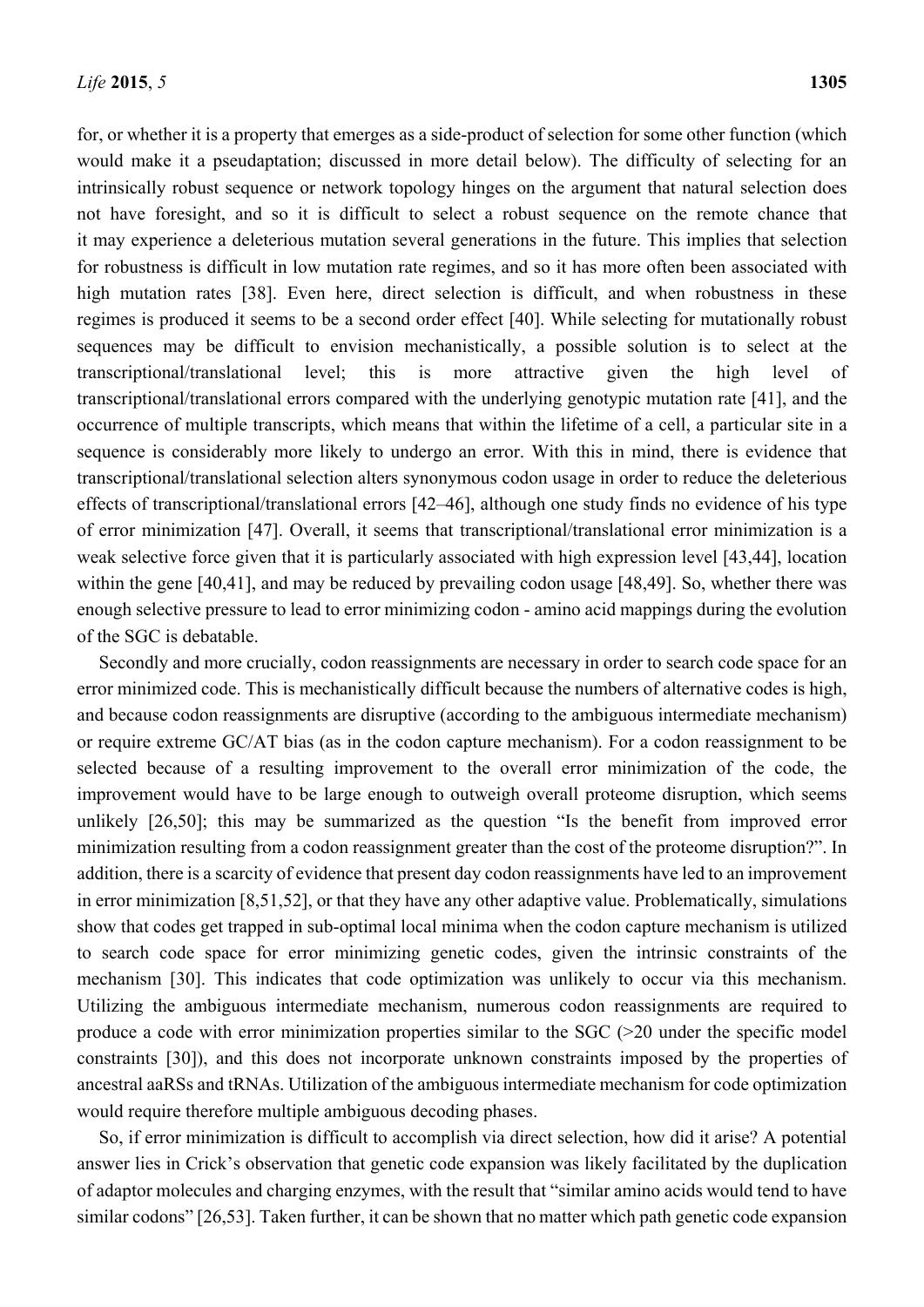takes, if new amino acids are added to related codons of related amino acids (mimicking the process of adaptor and charging enzyme gene duplication, necessary for genetic code expansion), then a degree of error minimization arises, often equivalent or superior to that of the SGC [21]. Remarkably, under certain similarity criteria used to select which amino acids are added to the expanding code, 22% of alternative codes produced have error minimization superior to the SGC [21]. This process may have occurred via the gene duplication of tRNAs and proteinaceous aaRSs driven by the selective benefit of adding new amino acids to the genetic code, or of primordial adaptor molecules and charging enzymes, irrespective of their exact biochemical nature. Pertinently, it has been shown that RNAs can have aminoacylation properties [54,55], and other organic heteropolymers could also possess similar activities. A key problem in trying to infer genetic code expansion from the present day proteinaceous aaRSs is the classic chicken in the egg question. *i.e.*, if the genetic code was incomplete, how could proteinaceous aaRS be encoded in order to incorporate new amino acids into the expanding code [50]? It seems some allowance needs to be made for the incomplete amino acid complement encoded by an incomplete genetic code in studies that try to link the phylogenetic relationships of the present day aaRSs with their amino acid/tRNA specificities in order to make inferences about genetic code evolution, and so their conclusions should be treated with caution.

When the Grantham physicochemical amino acid similarity matrix [56] is used to study the error minimizing efficiency of the SGC, a marked degree of optimality is observed, with the SGC better than 99.7% of randomly generated alternative genetic codes for the property [21] (and shown in Figure 1(iii)a). However, it has been pointed out that the Grantham matrix itself is biased by modification to fit the observed frequencies of amino acid substitutions [53]. A solution is to use matrices designed to avoid this type of bias, such as the Exchangeability (EX) matrix, which is derived from the experimentally determined effects of amino acid substitutions on protein activity [57]. When this matrix is utilized it can be shown that the SGC is better than 98.6% of randomly generated genetic codes (shown in Figure 1(iii)b), which is consistent with its near optimality. The two different matrices were used to explore how error minimization can arise without direct selection, utilizing a scheme consistent with a "213" mechanism of genetic code expansion, where the 2nd codon position acquires meaning first, followed by the 1st position, and lastly the 3rd position [58] (scheme illustrated in Figure 1(i)). A range of similarity thresholds was used, in order to choose which amino acid to add to the expanding code, based on similarity to the "parent" amino acid already present in the evolving code, illustrated in Figure 1(i). If no amino acid was available according to the similarity criteria, then a random amino acid was added. 10,000 codes were generated for each similarity threshold, and the proportion of codes with better error minimization than the SGC is shown in Figure 1(ii)a (Grantham matrix), and in Figure 1(ii)b (EX matrix). In the case of the Grantham matrix, for some similarity thresholds over 25% of codes were better than the SGC for error minimization. For the EX matrix, for some similarity thresholds over 18% of codes were better than the SGC. These results confirm that a stepwise process of genetic code expansion via gene duplication of adaptor molecules and charging enzymes is a viable explanation for the presence and degree of error minimization in the SGC.

A simple change to the rules for adding new amino acids to the expanding code produces striking results. When the unassigned amino acid that is most similar to the "parent" amino acid is added to the expanding code, according to the scheme in Figure 1(i), a superior genetic code to the SGC is produced when using both the Grantham matrix (Figure 1(iii)a), and the EX matrix (Figure 1(iii)b). These results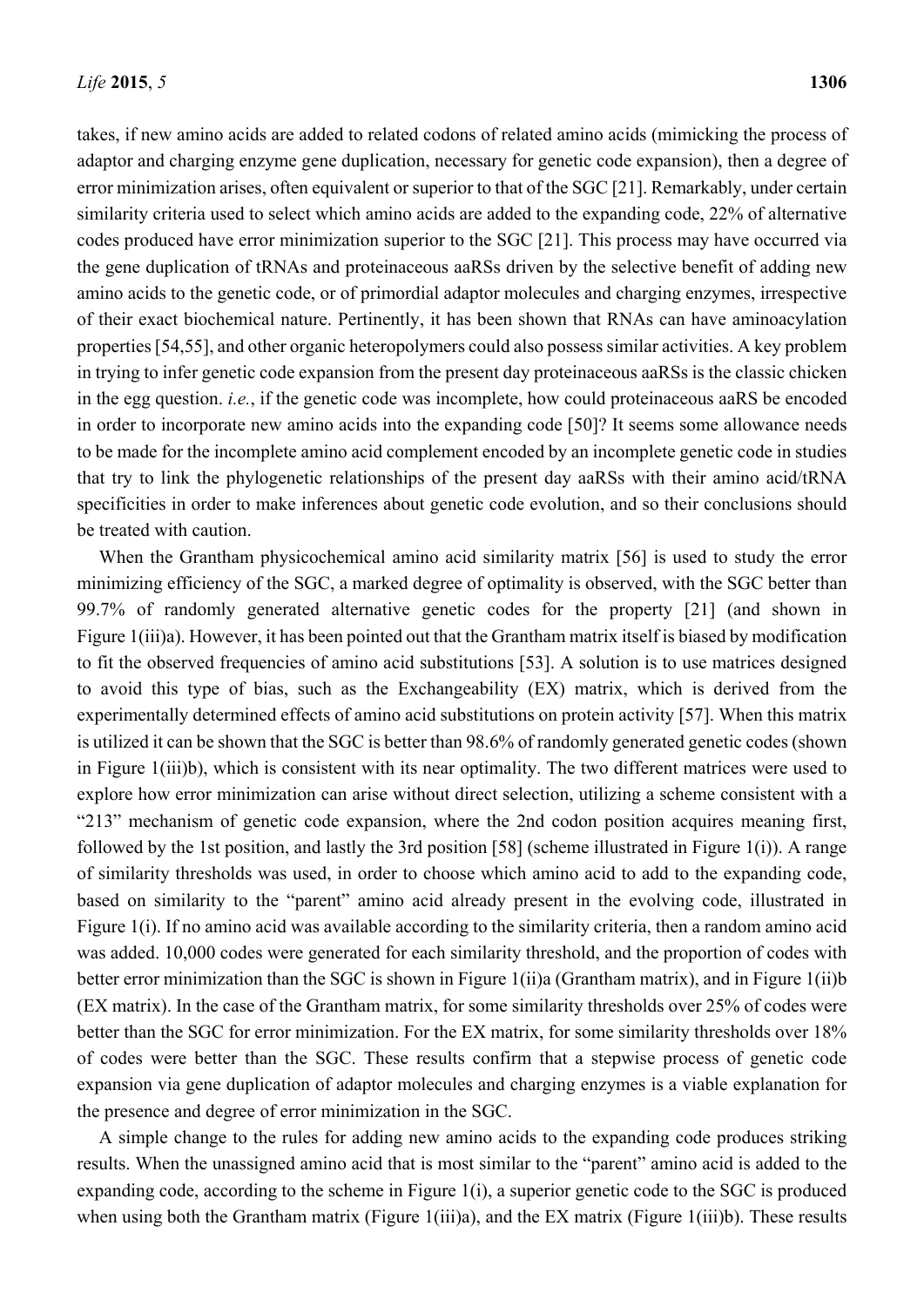confirm that direct selection is not necessary to produce an error minimized genetic code, but that it may "emerge" due to simple rules imposed during code expansion, *i.e.*, that similar amino acids are added to related codons of a related amino acid already present in the growing code. This rule of addition adheres to standard biochemical and molecular evolutionary principles; enzyme duplicates typically show substrate specificity related to the parent enzyme, and tRNA duplicates are likely to have related anticodons, given that homologous sequences are characterized by sequence similarity. This finding allows us to distinguish between different theories of genetic code evolution. For example, the data are inconsistent with the stereochemical theory [59–61] that proposes a direct interaction between codon/anticodon and amino acid is responsible for the structure of the genetic code. While this might still lead to similar amino acids being recognized by similar anticodons, it does not involve a process of code expansion via gene duplication. The data are also incompatible with the physicochemical theory, which proposes that direct selection is responsible for error minimization. Lastly, the coevolution theory proposes that the genetic code expanded via the addition of biosynthetically related amino acids [62,63]. If this expansion were to occur via gene duplication [64,65] then our results show how error minimization could have arisen concomitantly.



**Figure 1.** *Cont.*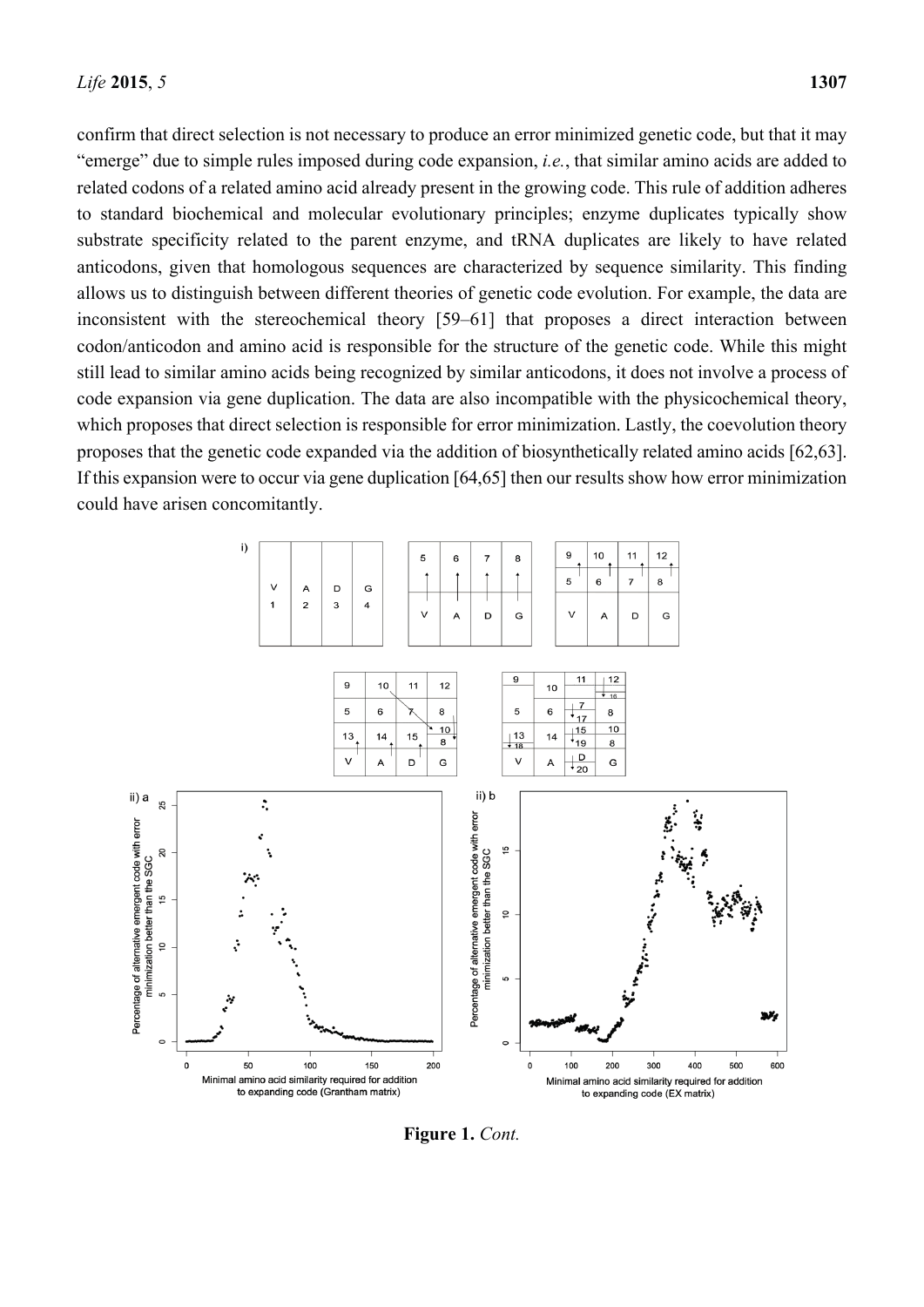

**Figure 1.** How error minimization may neutrally emerge in genetic codes.

Two simulations were conducted in order to demonstrate how error minimization may neutrally emerge during genetic code expansion. The Grantham matrix (a) and the Exchangeability matrix (b) were utilized to measure amino acid similarity. The Grantham matrix is derived from physicochemical considerations, while the EX matrix is derived from fitness effects on proteins resulting from amino acid substitutions. In order to measure error minimization, the Error Minimization (EM) value was calculated as described previously [21]; this is the average amino acid similarity resulting from a single point mutation for a given genetic code. The EM value is matrix dependent; in the case of the Grantham matrix the smaller the EM value, the greater the level of error minimization, and in the case of the EX matrix, the larger the EM value, the greater the level of error minimization. The simulation was conducted as follows. A scheme consistent with the "213" mechanism of genetic code expansion [58] was utilized:

(i) (reproduced from [21]). This involves the initial assignment of V, A, D and G to the 2nd codon position nucleotide T, C, A and G, respectively, which reflects the SGC. Then the 1st codon position nucleotide acquires meaning, followed by the 3rd codon position nucleotide. Amino acids were added to the expanding genetic code, following the illustrated scheme, according to two different criteria:

(ii) amino acids were added to the expanding code if they were below a similarity threshold relative to the amino acid of the "parent" codon. 10,000 iterations were conducted for each threshold, and the percentage of genetic codes with EM values superior to the SGC are displayed. For the Grantham matrix, smaller values indicate greater amino acid similarity, while for the EX matrix larger values indicate greater similarity.

(iii) the most similar amino acid to the amino acid of the "parent" codon out of all unassigned amino acids was added to the expanding code. Only one iteration was conducted as there is only one pathway of code expansion that can be followed, for each matrix. The EM value of the "neutrally emergent code" thus produced was compared to that of the SGC, and to 10,000 randomly generated codes.

"Emergence" refers to novel patterns and properties in a complex system arising from the interaction of substituent subcomponents, or "the whole is greater than the sum of the parts". Simple rules of interaction are able to produce emergent properties, reflected in the code simulations described. Emergence is observed in a wide range of disciplines and fields of study, and life itself can be viewed as an emergent property [66]. Crucially, the emergence of error minimization in genetic code evolution occurs no matter what pathway of genetic code expansion is followed [21], and so the historical route to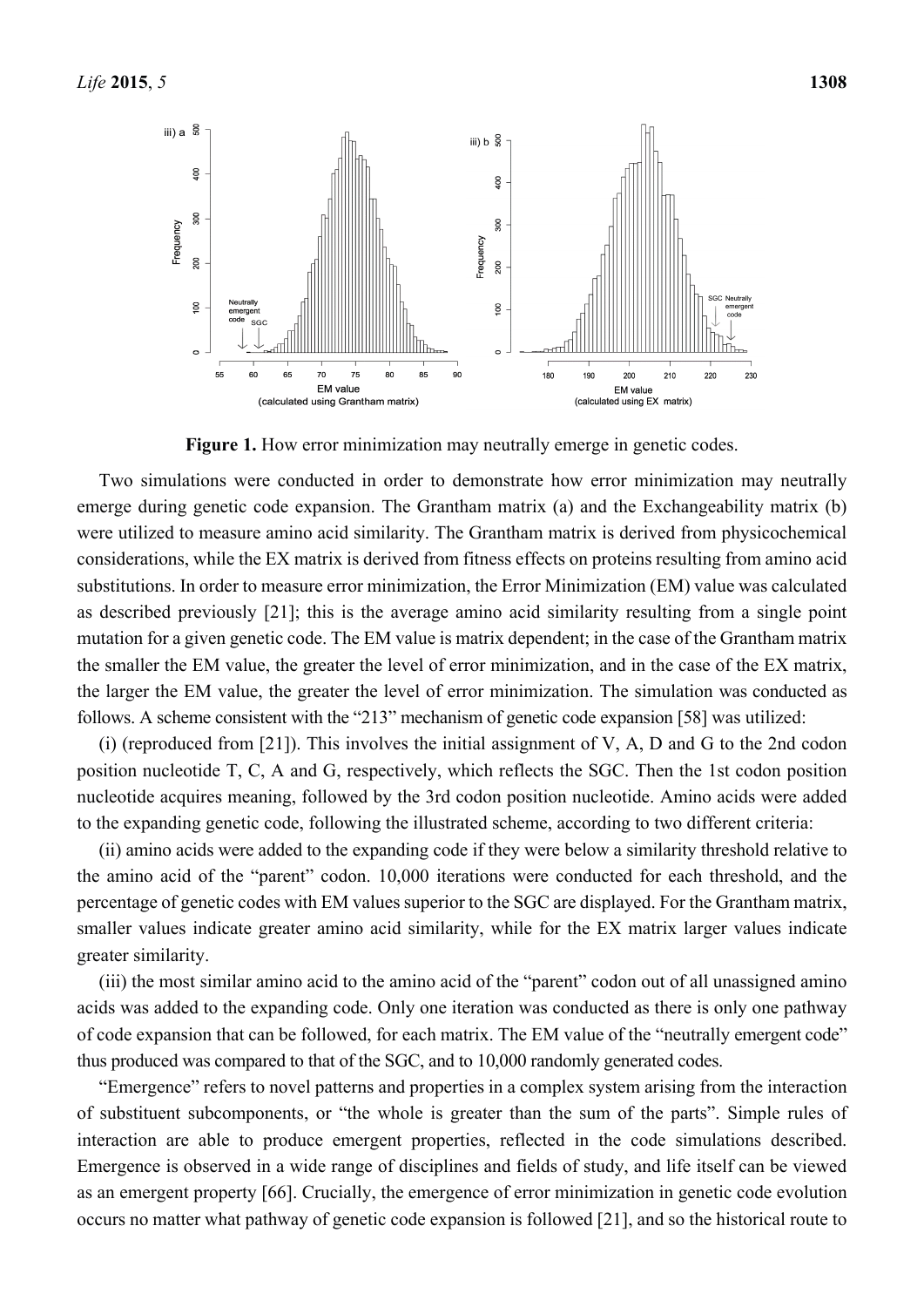the SGC does not influence our main conclusion that at least a portion of the error minimization has arisen without the direct action of natural selection. In addition, we present conditions under which codes with superior EM properties to the SGC can easily arise. Because we show that error minimization is an emergent property that is not directly selected for, we term this process *neutral emergence*, in contrast to better known biological examples of *selected emergence*. These two forms of biological emergence will be discussed in more detail next.

#### *2.2. Emergence in Biological Systems*

The genetic code evolution simulations described demonstrate that the error minimization of the SGC may be an emergent property not directly selected for, and so this prompts a search for analogous properties in biological systems. The question we ask is whether the case of the SGC is a unique scenario or whether this process of neutral emergence is found elsewhere. There is a long list of examples of selected emergence in biological systems, at many different levels of organization. These include swarm intelligence (e.g., bees foraging), metabolic flux, fractal geometry in circulatory structures (a way to improve efficiency, [67]), the action potential of neurons, self assembling crystal-like structures (e.g., in virus capsids), and potentially consciousness [68]. Emergent properties are features of complex systems, and in non-biological systems these are typically not directly selected for, but are passively emergent. This is analogous to the process of neutral emergence that we have identified as potentially operating during the evolution of the SGC. This implies that we may expect similarities between emergent properties in non-biological systems and neutrally emergent properties in biological systems.

Neutrally emergent properties in biological systems may potentially be beneficial, or of no fitness benefit. A major category of beneficial traits that may be neutrally emergent are associated with robustness; this includes the error minimization of the SGC, which is a form of mutational robustness. These are listed in Table 1a. In an interesting parallel, many non biological complex systems also show the property of robustness, often associated with network topology [69], an emergent property [70]. In Figure 2, we show another example of how mutational robustness may neutrally emerge, this time within protein structures. In this example, a population of protein structures is subject to negative selection for structural stability. Over time, on average the structure becomes more mutationally robust, even though this property is not being directly selected for. This observation may be explained in the framework of neutral network theory [71,72]. This proposes that a protein or RNA sequence drifts through a sequence space of neutrally connected sequences, which avoids disruption to the structure; this is termed a "neutral network". This movement happens stochastically until the sequences reaches a more highly neutrally connected region of the network; the sequences are likely to be move to these regions simply by chance. Here, the sequence is more robust as a greater proportion of potential mutations it may undergo are neutral, given that the region of the network has a higher proportion of neutral connections [73–75]. In the simulation, mutations that do not affect stability are classified as effectively neutral and may stochastically spread through the population, and so the protein sequences will change neutrally until they enter a more highly connected area of sequence space, which confers higher mutational robustness. This is an example of how intrinsic sequence robustness may evolve via non-adaptive processes, and provides an additional example of neutral emergence of mutational robustness to that of error minimization in the SGC.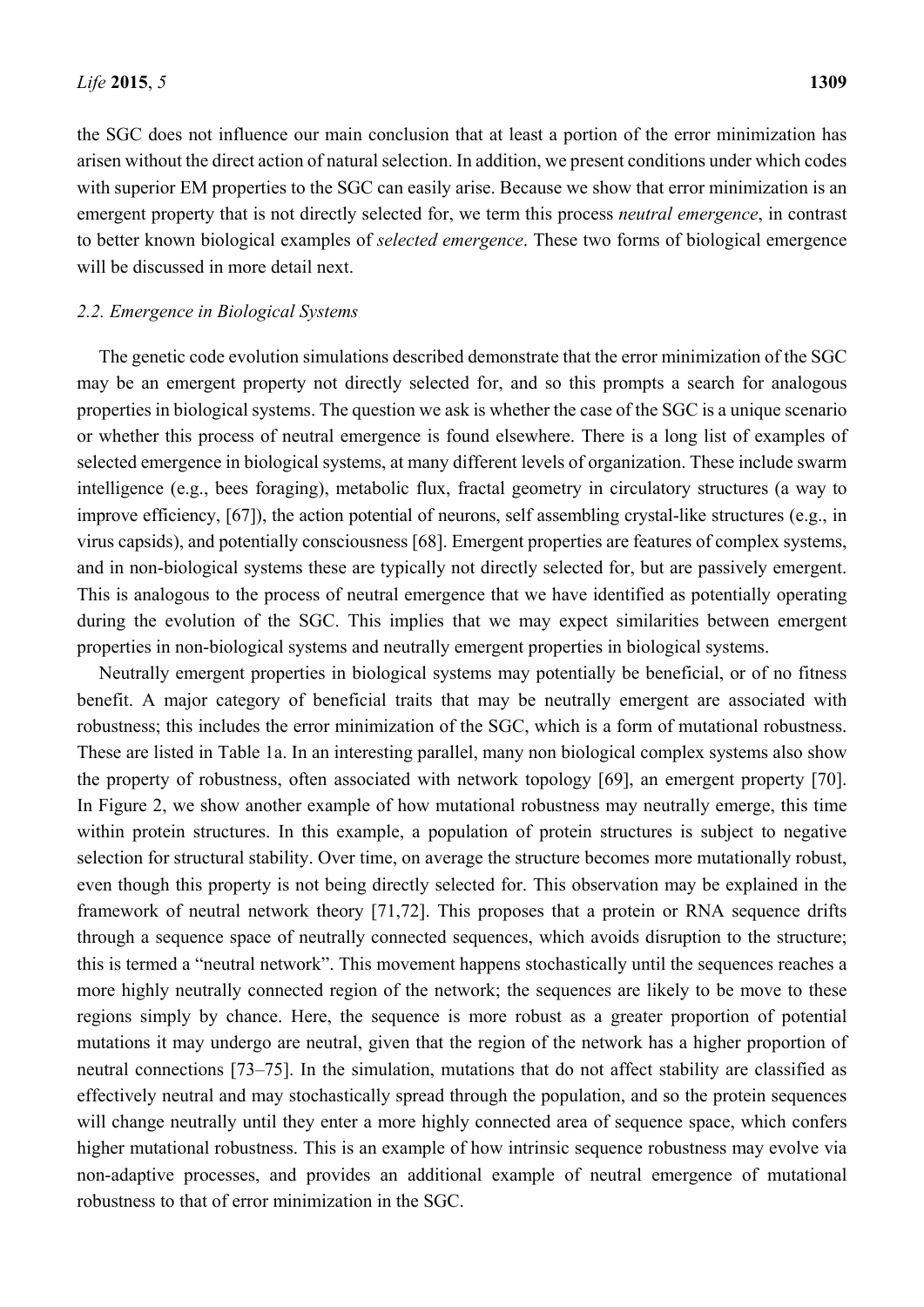

**Figure 2.** Neutral emergence of mutational robustness in a population of proteins.

A population of single domain proteins of identical structure, utilizing the 3D structure of leech eglin C (1EGL.pdb), was subject to negative selection for stability in a Wright-Fisher evolutionary simulation. A population size of 1000, mutation rate of 0.005 per nucleotide per generation, and a transition/transversion ratio of 2 were utilized. The fitness function was the effective free energy of folding  $(\Delta G_f)$ , calculated from the amino acid sequence of each protein in the population threaded onto the starting 3D structure, using a coarse grained contact model whereby each amino acid was represented by a coarse grained site centered on the 1<sup>st</sup> carbon atom of the amino acid functional group [76]. ΔGf was −21.05 for the starting sequence VSLNVITPLCTRVEKCIQIPTVVAVLRAAA VIVWIGILQSPVYGLVLRLALYDYALGRLGSLNQAVYVPL, which was a randomly generated sequence chosen for its low mutational robustness, defined as the average ΔΔG resulting from a point mutation of the gene sequence encoding the protein  $(\Delta\Delta G_{\text{average}})$ . A selection threshold of 0.29 above and below the starting value of  $\Delta G_f$  was utilized; for each generation, sequences that had  $\Delta G_f$  values outside these thresholds as the result of mutations were removed from the population.  $ΔΔG<sub>average</sub>$  of the most common member of each generation was calculated and plotted. The methodology is described in more detail in [29].

A second category of traits that may be neutrally emergent are associated with evolvability (Table 1b). There is an ongoing debate regarding the factors that promote evolvability. Foresight is required to directly select evolvability, given that improved evolvability implies future rather than immediate benefits to the organism, and this is problematic from a theoretical point of view [77]. Table 1b lists the potential driving forces behind a series of biological processes, that may indirectly result in increased evolvability, in many, but not all, cases a process of neutral emergence may be responsible (indicated on Table 1a,b). Error minimization of the SGC has been proposed to increase adaptability [78,79], and this illustrates the close connection between robustness and evolvability [80,81]. Increased mutational robustness may allow a more efficient exploration of sequence space and novel evolutionary solutions, however at the cost of decreased phenotypic variation which is expected to reduce the strength of selection. Thus, error minimization in the SGC may be beneficial in two regards; it reduces the deleterious impact of mutations and may increase evolvability. A third category of emergent property that is not listed in Table 1a,b is that of intrinsic noise. Intrinsic noise refers to noise that is inherent within a system. The occurrence and role of intrinsic noise is an exciting topic in biology, and its evolutionary implications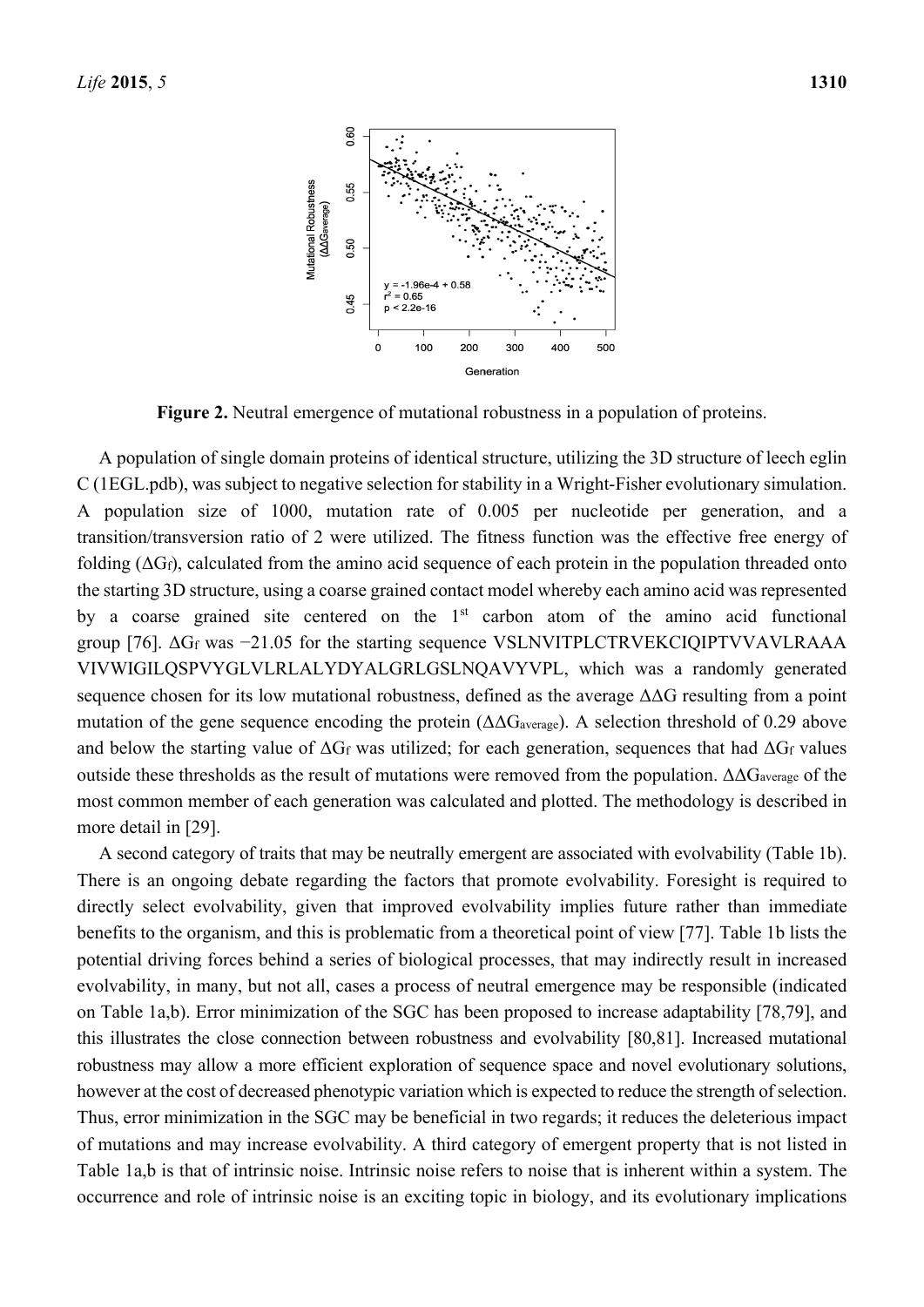are just beginning to be explored [82]. The extent to which this type of emergent property is beneficial, how often it is directly selected for, or if it is neutrally emergent, remains to be determined.

**Table 1.** Potential pseudaptations in biological systems. Beneficial traits that may have arisen as a side effect of selection for a different trait ("pseudaptations") are listed and comprise two main categories: (**a**) robustness related; (**b**) evolvability related. These traits are often proposed to have arisen by the direct action of natural selection, but evidence is listed here that they have arisen as fortuitious "side-products" of selection for a different trait. Those traits proposed to have arisen by a process of neutral emergence are indicated by **\***.

| <b>Trait</b>                                               | <b>Potential driving force</b>                                                                                                                                                                                                                                                                                                         | <b>Indirect benefit</b><br>(neutrally emergent*)                                                                                                                                                                               |  |
|------------------------------------------------------------|----------------------------------------------------------------------------------------------------------------------------------------------------------------------------------------------------------------------------------------------------------------------------------------------------------------------------------------|--------------------------------------------------------------------------------------------------------------------------------------------------------------------------------------------------------------------------------|--|
| Increased proteome<br>hydrophobicity in AT rich<br>genomes | Hypothesized that AT bias may arise neutrally via changes in<br>mutation bias [83], one cause of which may be loss of DNA repair<br>genes [84], which may indirectly be a result of a reduction in P<br>[85-87], and this work. AT rich codons encode more hydrophobic<br>amino acids, so AT bias results in more hydrophobic proteins | Increased hydrophobicity of<br>proteome results in increased<br>protein folding stability [88] *                                                                                                                               |  |
| Scale free structure of<br>metabolic networks              | There is evidence preferential attachment has given rise to the scale<br>free property [89]                                                                                                                                                                                                                                            | Robustness to gene deletion<br>$[90, 91]$ *                                                                                                                                                                                    |  |
| Scale free structure of<br>protein interaction<br>networks | There is evidence that preferential attachment has given rise to the<br>scale free property [92,93]                                                                                                                                                                                                                                    | Robustness to gene deletion [94,95] *                                                                                                                                                                                          |  |
| Scale free structure of<br>gene regulatory networks        | There is evidence a combination of gene duplication and preferential<br>attachment are responsible for the scale free property [96]                                                                                                                                                                                                    | Robustness to mutation [97] *                                                                                                                                                                                                  |  |
| Survival of the flattest                                   | Survival of the flattest refers to the increase in number of robust<br>organisms in a population when mutation rates are high. This<br>neutrally emerges in digital organisms [98] and RNA viruses [40] in<br>the absence of direct selection for the property                                                                         | Increased robustness of the<br>population to mutation *                                                                                                                                                                        |  |
| Mutational robustness of<br>protein and RNA<br>structures  | Mutational robustness in RNA secondary structures [74,99], protein<br>2D lattices [73,100] and 3D coarse grained protein models [29]<br>neutrally emerges via random movement on a neutral network as a<br>result of genetic drift                                                                                                     | Increased structural robustness to<br>mutation *                                                                                                                                                                               |  |
| Error minimization of the<br>genetic code                  | There is evidence that error minimization neutrally emerged during<br>genetic code expansion via gene duplication of adaptor molecules<br>and charging enzymes [21] and this work.                                                                                                                                                     | Error minimization reduces the<br>deleterious impact of point<br>mutations, transcriptional and<br>translational errors *                                                                                                      |  |
| Genetic dominance                                          | It has been proposed that genetic dominance is selected for to<br>increase metabolic flux [101], or that it is a side product of enzyme<br>kinetics [102]                                                                                                                                                                              | Increased mutational robustness [38]                                                                                                                                                                                           |  |
| Enhanced DNA repair in<br>Deinococcus radiodurans          | The ability to withstand dessication may have led to the enhanced<br>repair of double stranded breaks [103]                                                                                                                                                                                                                            | Enhanced repair of double stranded<br>breaks also leads to radiation<br>resistance in this species. Radiation<br>is rarely encountered in nature, so it<br>is unlikely radiation resistance was<br>directly selected for [103] |  |

**(a).** Robustness related potential pseudaptations.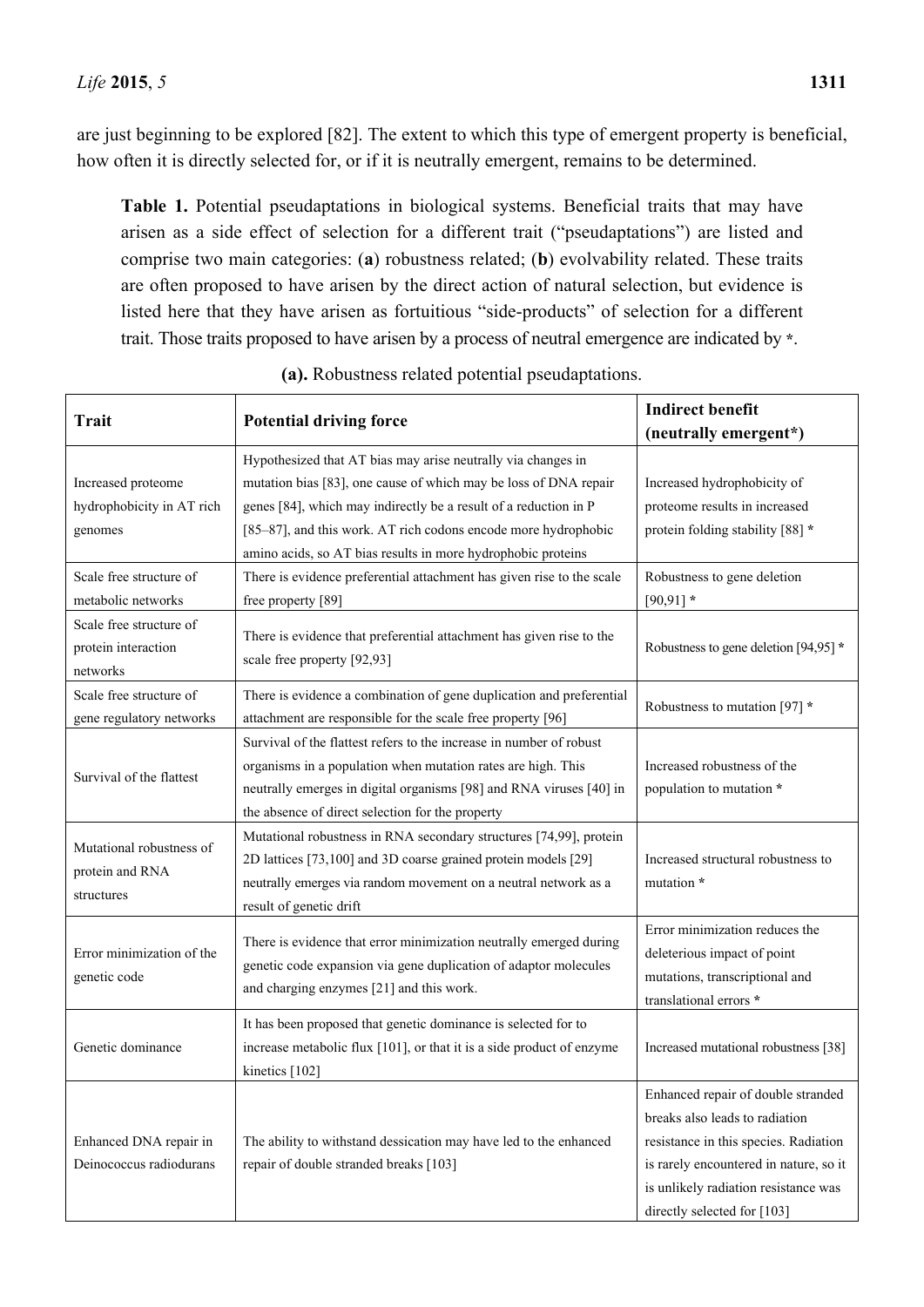| <b>Trait</b>                                                                              | <b>Potential driving force</b>                                                                                                                                                                                                                             | Indirect benefit (neutrally emergent *)                                                                                                                                                                                                                            |
|-------------------------------------------------------------------------------------------|------------------------------------------------------------------------------------------------------------------------------------------------------------------------------------------------------------------------------------------------------------|--------------------------------------------------------------------------------------------------------------------------------------------------------------------------------------------------------------------------------------------------------------------|
| Sexual reproduction                                                                       | The purpose of sexual reproduction has been<br>proposed to be DNA repair via recombination [104]                                                                                                                                                           | Recombination leads to a reduction in the<br>Hill-Robertson effect, enhancing the strength of<br>selection *                                                                                                                                                       |
| Segmentation of virus<br>genomes                                                          | The role of virus genome segmentation has been<br>linked to differential gene expression [105]                                                                                                                                                             | In cystoviruses, segmentation leads to random<br>assortment, and subsequent amelioration of linkage<br>disequilibrium [106], increasing the power of selection.<br>Likewise, in the influenza virus segmentation may<br>increase the strength of selection [107] * |
| Protein domain shuffling                                                                  | Domain shuffling is facilitated by the occurrence of<br>introns [108], which have a variety of functions,<br>however the role of most of them remains to be<br>established [109]                                                                           | Domain shuffling has been linked to evolutionary<br>innovation $[110]$ *                                                                                                                                                                                           |
| Reduced population size                                                                   | Many factors may act to reduce population size and<br>it is unlikely to be directly selected for                                                                                                                                                           | Ability to traverse evolutionary barriers [111,112] *                                                                                                                                                                                                              |
| Nonfunctional DNA in<br>higher eukaryotes                                                 | The function of the majority of intron sequences<br>and intergenic DNA, if any, has not been<br>established. Notably, overall there is a lack of<br>sequence conservation, indicating a lack of<br>sequence specific selection [113]                       | Longer introns and intergenic DNA regions lead to<br>an increase in recombination events, reducing the<br>Hill-Roberston effect and so increasing the strength<br>of selection $[114-116]$ *                                                                       |
| Evolutionary capacitance<br>of HSP90                                                      | HSP90 is a normal part of the stress response in the<br>eukaryotes                                                                                                                                                                                         | HSP90 acts to store cryptic genetic variation, this is<br>exposed in times of stress due to a reduction in the<br>concentration of free HSP90 [117,118] *                                                                                                          |
| Evolutionary capacitance<br>of complex gene<br>regulatory networks                        | Gene regulatory network structure is driven by the<br>addition and removal of nodes, according to the<br>immediate selective benefit                                                                                                                       | The loss of a gene enhances the phenotypic variation<br>of remaining components of the network, and this<br>promotes evolvability, this effect is not dependent on<br>network topology [119] *                                                                     |
| Error minimization in the<br><b>SGC</b>                                                   | There is evidence that error minimization has<br>neutrally emerged as a consequence of genetic<br>code expansion over time [21,30], and this work                                                                                                          | Error minimization has been proposed to result in<br>the increased evolvability of proteins [78,79] *                                                                                                                                                              |
| Elevated mutation rates in<br><b>RNA</b> viruses                                          | The ultimate cause of elevated mutation rates in<br>RNA viruses has not established, but reduced P<br>may be a factor [85] and this work. The proximate<br>cause of the elevated mutation rates is a lack of<br>proofreading in the replicative polymerase | Elevated mutation rates increase the ability to evade<br>the host immune system and adapt to drug<br>treatments                                                                                                                                                    |
| Ambiguous decoding of<br>the CUG codon as both<br>serine and leucine in<br>Candida yeasts | The ambiguous decoding of CUG [120] appears to<br>have been a factor in the codon reassignment of<br>CUG leu $\rightarrow$ ser [120]                                                                                                                       | Ambiguous CUG decoding produces elevated levels<br>of HSPs and this enhances survivability in<br>challenging environments [121]                                                                                                                                    |
| Polyploidy                                                                                | Polyploidy is caused by abnormal cell division                                                                                                                                                                                                             | Polyploidy is proposed to result in increased<br>evolvability in plants [122,123]                                                                                                                                                                                  |
| Lateral gene transfer<br>(LGT) in prokaryotes                                             | LGT may have a role in DNA repair of the<br>prokaryotic genome [124] or may be a side-product of<br>the uptake of DNA as carbon and energy source [125]                                                                                                    | LGT leads to increased evolvability in response to<br>environmental challenges                                                                                                                                                                                     |

(**b**). Evolvability related potential pseudaptations.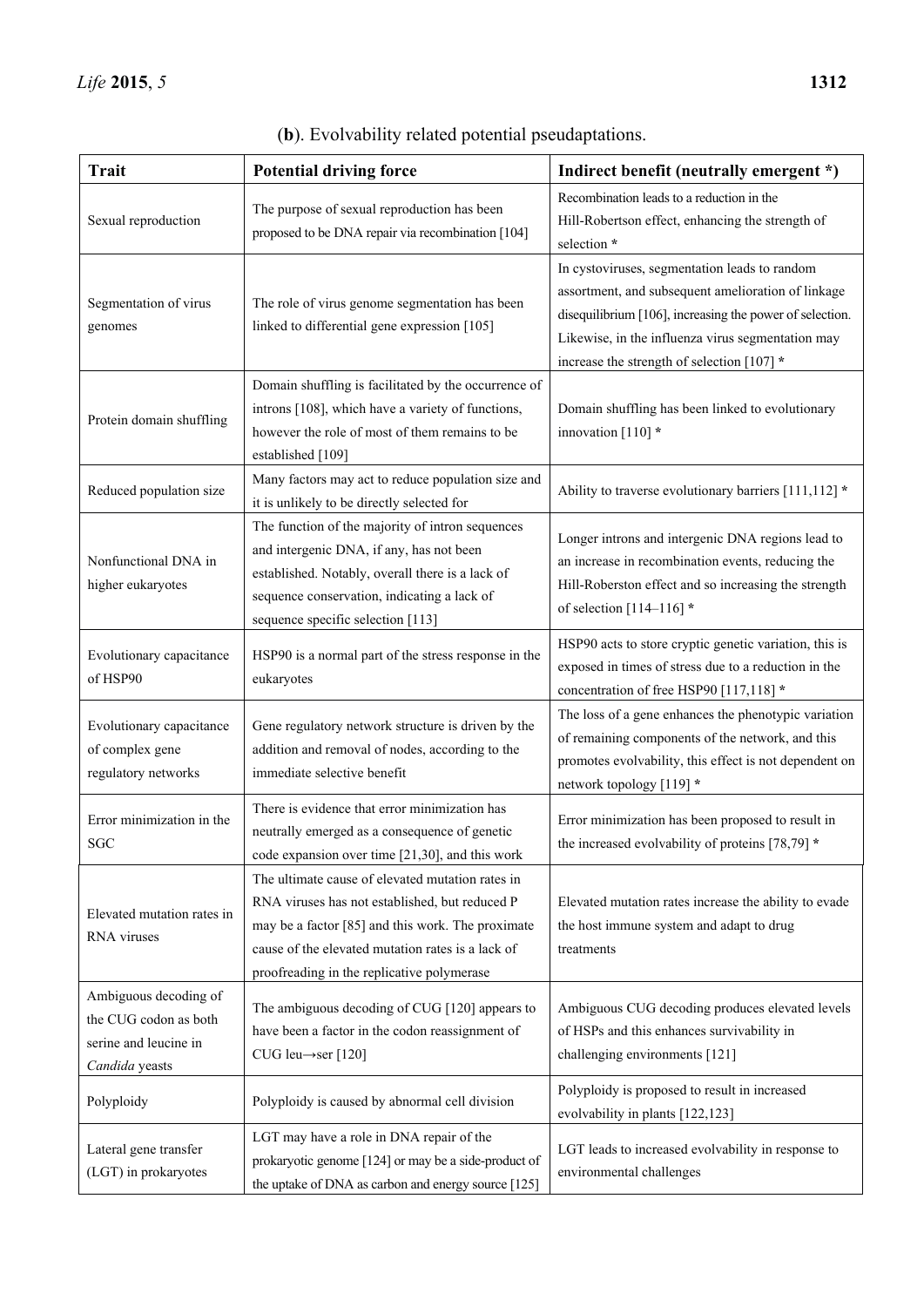#### *2.3. Pseudaptations: Beneficial Traits that Have not Been Directly Selected for*

There is an increasing number of examples of potential pseudaptations, beneficial traits that have not been directly selected for, which includes the error minimization property of the SGC. We list these in Tables 1 and this allows us to identify two main categories of pseudaptations; robustness related and evolvability related. Most of both the robustness and evolvability related traits appear to arise by neutral emergence (indicated). Thus, we are able to identify two major exceptions to the tautology that all adaptations, *i.e.*, fitness increasing traits are the product of natural selection, and defined as such; that of robustness and evolvability. This leads us to propose that adaptations are better defined as beneficial traits directly selected for, that increase the fitness of the organism, while pseudaptations are beneficial traits that increase the fitness of the organism, which however have not been directly selected for that purpose.

#### **3. Proteome Size as a Constraint on the Genetic Code**

### *3.1. Unfreezing of the Code*

Crick's Frozen Accident theory proposes that there was a stage when the genetic code was fluid, and that it "froze" when the numbers of proteins (and so its proteome size) in the ancestral lineage increased, which resulted in an increased constraint on the code [26]. We have termed this as a "proteomic constraint" on the genetic code [37,85], and this concept proposes that genetic code changes result in a larger mutational load in larger proteomes. The idea of "freezing" implies that if P reduces in size then the code can be "unfrozen" and therefore malleable. This relationship between P and genetic code malleability can be shown via simulation, with codon reassignments occurring more frequently when P is smaller [126]. Consistent with these considerations, when the relationship between P and numbers of codon reassignments in mitochondria was examined [37], it was found that the number of mitochondrial codon reassignments is positively correlated with mitochondrial proteome size. More recently, a number of additional codon reassignments have been discovered in bacteria, listed in Table 2. Strikingly, all bacterial codon reassignments are found in bacteria with small values of P, and remarkably, the identical codon reassignment (UGA stop→trp) has evolved several times independently. The frequency of the UGA→trp reassignment in multiple systems has been attributed to the widespread naturally occurring UGA read through activity of trp-tRNA in a range of translation systems [127,128] (and see [129] for a mutant trp-tRNA with readthrough activity with a standard anticodon), and is a potential example of an evolutionary predisposition or "preadaptation" [37]. The association of the codon reassignments in Table 2 with reduced values of P, and the independent occurrence of identical codon reassignments, is strongly reminiscent of mitochondrial codon reassignments and implies a common codon reassignment mechanism and driving force in these two different types of genomes. In addition, the bacteria in Table 2 mostly have strong genome AT biases, again in common with mitochondria. This observation may indicate a link between loss of DNA repair and reduced P, discussed in the next section. A commonality between mitochondria and the bacteria in Table 2 is their intracellular habitat; mitochondria are intracellular organelles and the majority of the bacteria listed in Table 2 are intracellular. The intracellular lifestyle leads to a marked reduction in P, largely attributable to the loss of genes redundant with host functions, and genes no longer needed in an environment that varies little [130].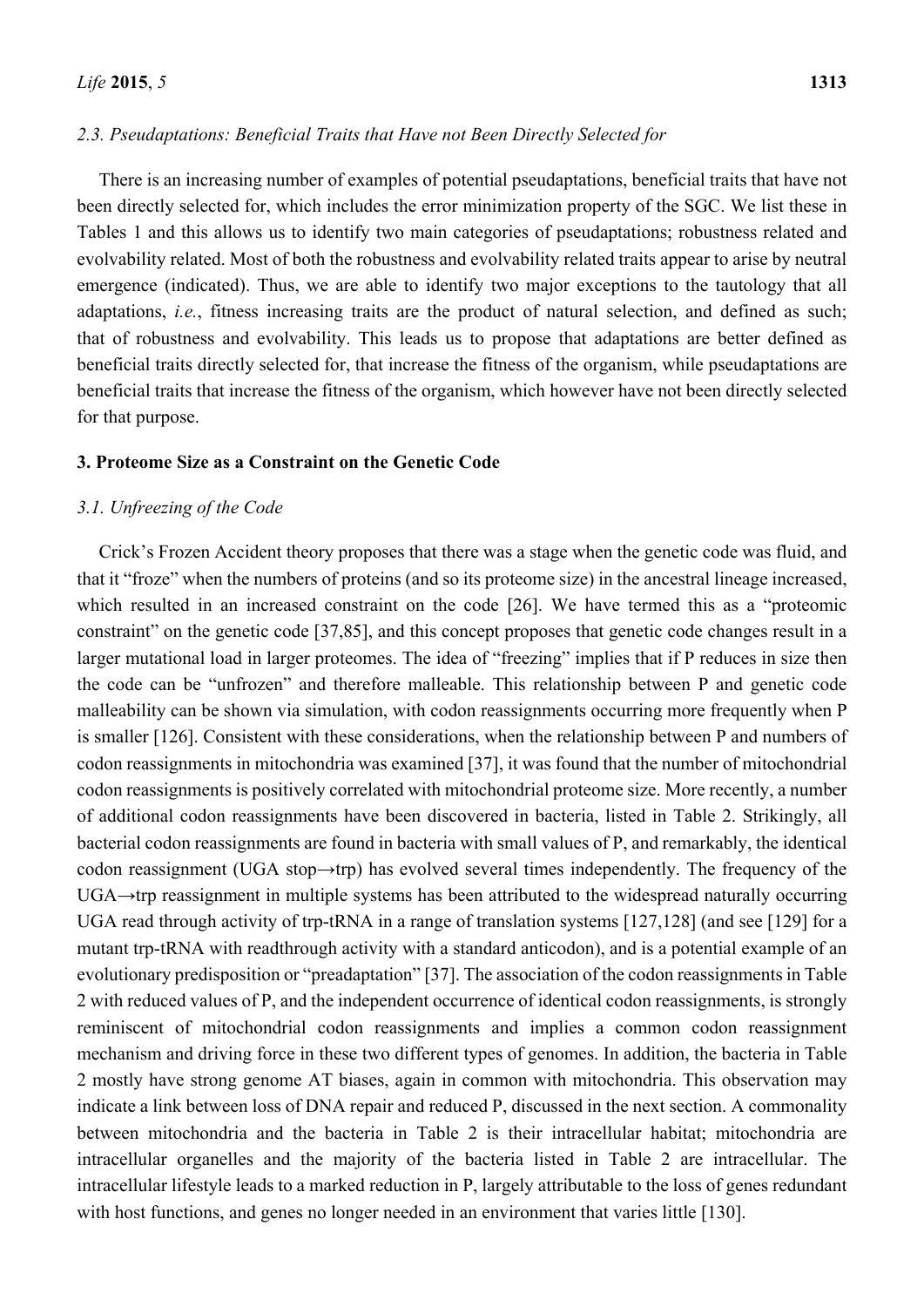| Lineage and<br>phylogenetic<br>affiliation           | Genetic code<br>change                                           | <b>Genome size</b>        | <b>Genome GC</b><br>content | <b>Elevated</b><br>substitution<br>rate? | <b>Loss of DNA</b><br>repair? | Habitat                                     |
|------------------------------------------------------|------------------------------------------------------------------|---------------------------|-----------------------------|------------------------------------------|-------------------------------|---------------------------------------------|
| Mycoplasmas<br>(Mollicutes)                          | <b>UGA</b><br>$(\text{stop}) \rightarrow \text{trp})$<br>$[131]$ | 580-1359 kbp<br>(Genbank) | 25%-40%<br>(Genbank)        | Yes [132]                                | Yes [133]                     | Vertebrate cells                            |
| Spiroplasmas<br>(Mollicutes)                         | <b>UGA</b><br>$(\text{stop}) \rightarrow \text{trp}$<br>[134]    | 940-2220 kbp<br>[135]     | 29% [136]                   | Yes [132]                                | Yes [137]                     | Insect and<br>plant cells                   |
| Ureaplasmas<br>(Mollicutes)                          | <b>UGA</b><br>$(\text{stop}) \rightarrow \text{trp})$<br>$[138]$ | 750-950 kbp<br>[139]      | 25% [139]                   | Yes [132]                                | <b>Not</b><br>determined      | Vertebrate cells                            |
| SR1 bacteria (related<br>to Chloroflexi)             | <b>UGA</b><br>$(\text{stop}) \rightarrow \text{gly}$<br>$[140]$  | 1178 kbp<br>$[141]$       | 31% [141]                   | Yes [141]                                | <b>Not</b><br>determined      | Human body<br>(extracellular),<br>sediments |
| Nasuia<br>deltocephalinicol<br>(β proteobacteria)    | <b>UGA</b><br>$(\text{stop}) \rightarrow \text{trp})$<br>$[142]$ | 112 kbp<br>$[142]$        | 17% [142]                   | Yes [142]                                | Yes [142]                     | Circada (insect) cells                      |
| Sulcia muelleri<br>(Bacteroidetes)                   | <b>UGA</b><br>$(\text{stop}) \rightarrow \text{trp})$<br>$[142]$ | 190 kbp [142]             | 24% [142]                   | Yes [143]                                | Yes [143]                     | Sharpshooter (insect)<br>cells              |
| Hodgkinia<br>cicadicola<br>$(\alpha$ proteobacteria) | $UGA \rightarrow trp$<br>$[144]$                                 | 144 kbp<br>$[144]$        | 58% [144]                   | Yes [144]                                | Yes [144]                     | Circada (insect) cells                      |

**Table 2.** Bacteria that have undergone codon reassignments.

Codon reassignments are also occasionally found in systems other than mitochondria and bacteria. An AUA ile→met codon reassignment has occurred in the plastid *Lepidodinium chlorophorum* [145], which as an organelle likely possesses a reduced value of P. The *Candida* yeasts (CUG leu→ser [146,147], genome size ~15 Mbp), the *Spironucleus,Trepomonas and Hexamita* clade of diplomonads (UAA/UAG→gln [148,149] *Spironucleus* genome size ~12–18 Mbp) have smaller values of P. The oxymonads have undergone a UAA/UAG→gln codon reassignment [150], but their genome sizes remain to be determined. In contrast, the ciliates (UAA/UAG  $\rightarrow$  gln in *Tetrahymena* and *Paramecium* [151,152], UGA stop→cys in *Euplotes* [153] UGA→trp in *Blepharisma* and *Colpoda* [154]) and Dasycladales/Cladophorales green macroalgae (UAA/UAG→gln [155–158] do not have small genome sizes and values of P, so a small value of P does not seem to be a universal facilitating factor for codon reassignments. However, reduced P is associated with the majority of codon reassignments in a variety of systems. This provides an intuitive explanation for code "unfreezing" resulting from a reduced constraint on codon–amino acid mapping, implying that P imposes a constraint on genetic code malleability; the so-called "proteomic constraint".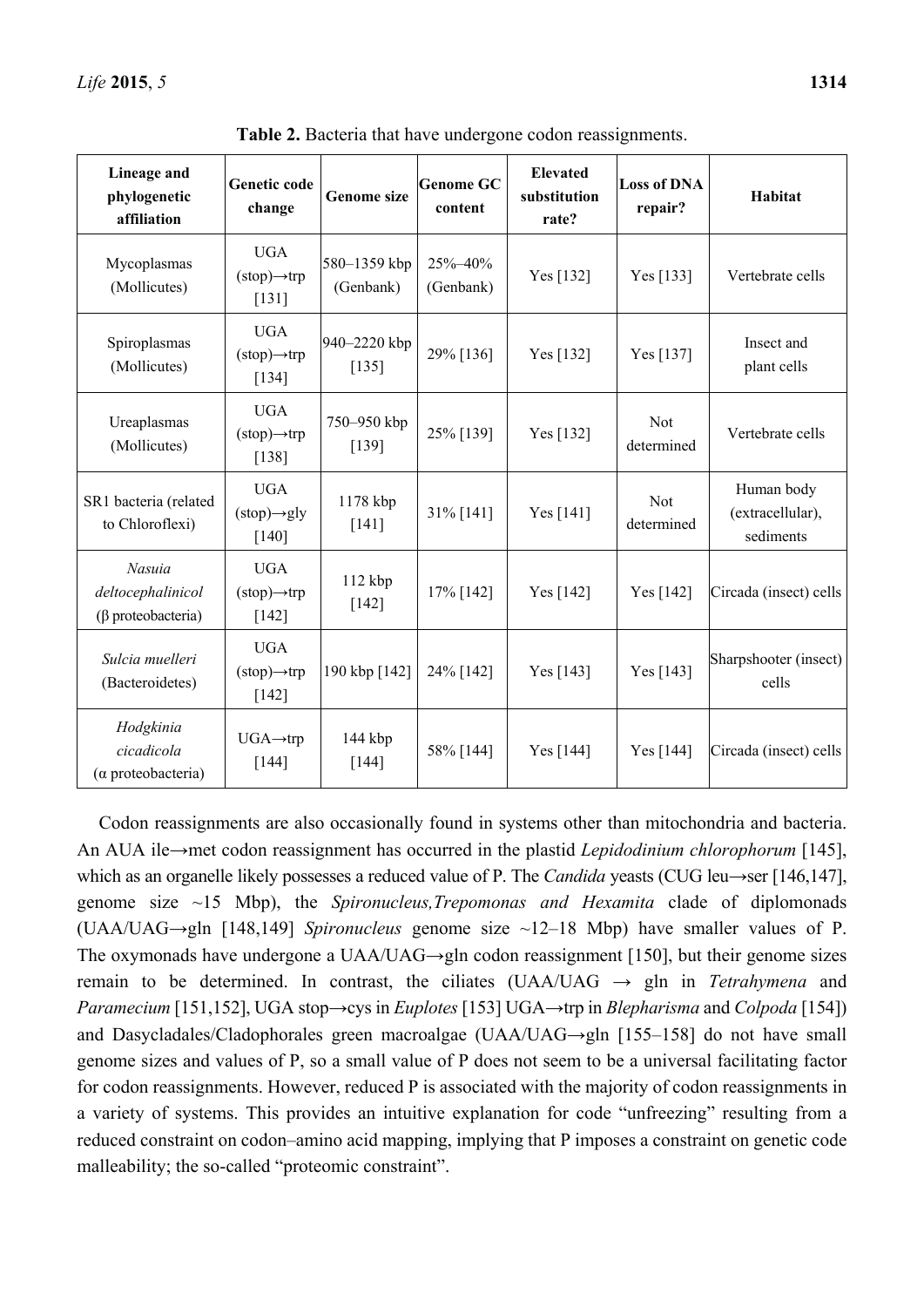#### *3.2. Genomic Information Content as a Constraint on Genetic Fidelity*

Given that accurate codon–amino acid mapping, resulting from accurate codon-anticodon and tRNA-aaRS recognition, is a form of genetic fidelity, then if P exerts a selective pressure on this fidelity, then it might be expected to influence other forms of genetic fidelity. In other words, given that codon–amino acid mapping is a form of genotype–phenotype mapping, the idea of a proteomic constraint should be extensible to other features of the genetic information system responsible for the fidelity of genotype–phenotype mapping. A range of examples of how genetic fidelity may be subject to the proteomic constraint has been examined [85], but an updated discussion will follow. Firstly, it should be noted that P is an approximation to the information content of a genome (I). While P is expected to exert a constraint on codon reassignments, other types of genetic information in the genome may have an influence on other forms of genetic fidelity and this genetic information may be identified by sequence conservation. For example, while the quantity of noncoding RNA may be more accurately calculated in the future in a wider range of organisms, due to improvements in prediction methods, it appears to constitute a significant proportion of the genome in humans, with 27 Mbp of predicted long noncoding RNAs in the human genome (Gencode release 21 [159]), compared with 43 Mbp of coding sequence (calculated using Augustus [160]). Promoter regions also contain sequence specific information, but unfortunately these are difficult to predict either from first principles, or using sequence conservation. Additional measures from the genome sequence might be incorporated for a more complete quantification of organismal complexity and genomic information content, I (discussed further below).

Given the idea that I may exert a selection pressure on genetic fidelity, proportional to its size, then a number of predictions may be made and also explanations for long standing evolutionary problems. Exploration of these may provide further support for the role of P and I in promoting genetic fidelity, and so may provide additional indirect evidence for the role of P in explaining the occurrence of codon reassignments, and ultimately help to understand the evolution of the SGC.

#### 3.2.1. Differences in Underlying Mutation Rates

A simple and intuitive idea is that the larger the amount of information in the genome, then the larger the mutational target. Given that most mutations are deleterious, this means there is a greater fitness cost to an organism with more genetic information, resulting from an increased mutational load. There is a general selective pressure to minimize the occurrence and effects of mutations, reflected in the diverse range of mutation avoidance, DNA repair and proofreading, and buffering mechanisms within the cell. So, it follows that genomes with larger amounts of genetic information should have a stronger selective pressure to evolve and maintain DNA repair and proofreading mechanisms, as they experience a higher mutational load. The mutational load is directly proportional to the length of the proteome in terms of amino acids (P); this means that the selective pressure to reduce mutations should also be directly proportional to P. This is expected to lead to an inverse relationship between the occurrence of mutations (expressed as the mutation rate,  $\mu$ ), and P. Thus, the relationship between  $\mu$  and P can be related as follows:

$$
\mu = CP^{-1} [85, 161] \tag{1}
$$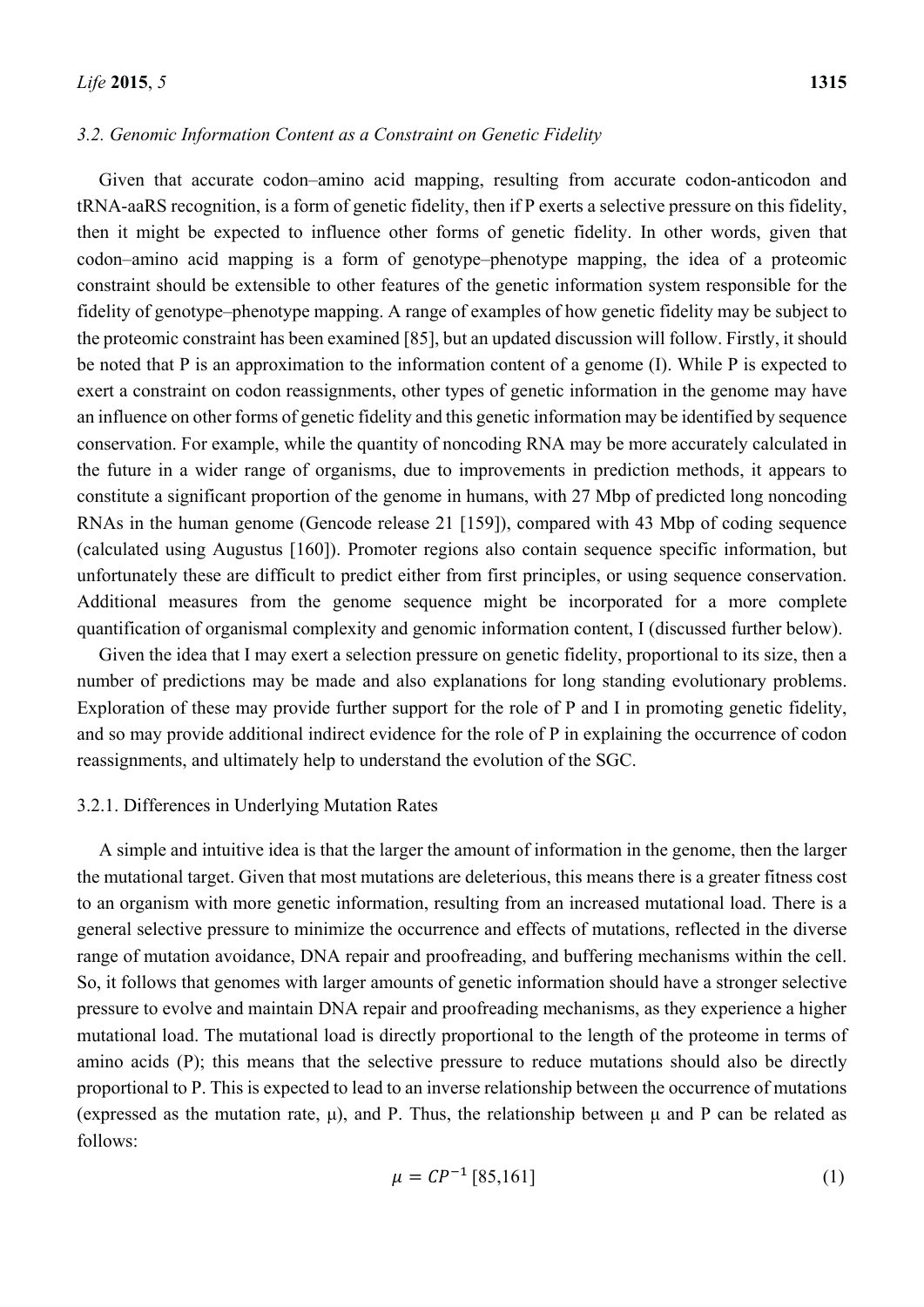where C is termed the "Constraint factor". C may vary according to each genome, and incorporates the genome wide strength of selection, which may be influenced by the genome's effective population size (2Ne for a diploid population), and the average fitness effect of a mutation (which will be negative overall, as most mutations are deleterious). This average fitness effect can be expressed as its average selection coefficient,  $\bar{s}$ , and may be influenced by recombination rate, given that increased recombination increases the strength of selection [162] In addition, the total number of fitness affecting mutations present (mutational load) is a factor, and is proportional to the product of P and heterozygosity per base pair  $(\pi)$ ,  $\pi$ P. The higher the mutational load, the greater the selective pressure to minimize  $\mu$ , and so these are inversely related. Thus, for a diploid population the equation can be expressed as follows:

$$
\mu = k(2N_e \bar{s})(\pi P)^{-1}
$$
 (2)

where k is a proportionality constant. Importantly, the empirical data is consistent with a reciprocal relationship between μ and P in a wide range of eukaryotes, bacteria and DNA viruses ( $y = 0.018 \text{ x}^{-1.15}$ ,  $r^2 = 0.89$ ,  $p < 1.7e^{-12}$ , Figure 3), and indicates that P is the major determinant of mutation rates across genomes, explaining 89% of the variation in μ. This analysis is an extension the observed inverse relationship between  $\mu$  and genome size in a range of microbes [163]. While N<sub>e</sub> has been proposed to be the main determinant of mutation rates [164,165], this perspective does not take into account the expectation that N<sub>e</sub> and  $\bar{s}$  are inversely related to each other, with more deleterious mutations being present in organisms with smaller values of  $N_e$  [166]. This means that any effect from a reduced  $N_e$  will be counteracted by an increase in  $\bar{s}$ , neutralizing the influence of  $N_e$  on mutation rates.

The inverse relationship between  $\mu$  and  $P$  implies that there is an increased selection pressure for DNA repair in organisms with larger values of P; this is because their lower values of  $\mu$  implies more efficient DNA repair. This is indeed observed with mismatch repair genes and base excision repair genes [86], and for recombination repair genes [87], with these DNA repair genes more commonly found in bacteria with larger values of P. The relationship between P and DNA repair is discussed further below. The idea of a proteomic constraint also predicts that there should be a greater selection pressure for proofreading associated with larger values of P, and *vice versa* a reduced selection pressure associated with smaller values of P. While the lack of proofreading in RNA viruses, which have very small values of P, is consistent with this reduced selection pressure, in comparison with DNA based genomes they show an elevation in mutation rate more than simply their reduced values of P would suggest [85].

Two examples of acquisition and loss of proofreading in viruses, associated with changes in P, are consistent with operation of a proteomic constraint on replicational fidelity. Firstly, the nidoviruses are the largest RNA viruses; they have undergone a genome expansion (up to 32 kbp in size), with a concomitant increase in P. Accompanying this expansion has been the acquisition of RNA polymerase proofreading activity [167], consistent with the hypothesis that increased values of P increase the selective pressure to evolve proofreading. Secondly, the phaeoviruses are nucleocytoplasmic large DNA viruses (NCLDVs) that have undergone a recent reduction in genome size and concomitant reduction in P compared to the other NCLDVs, which have enormous genome sizes (phaeovirus genome sizes are 180–360 kbp [168]). This group of viruses has lost DNA polymerase proofreading activity [168], consistent with a reduction in the proteomic constraint on replicative fidelity. Eigen proposed that μ acts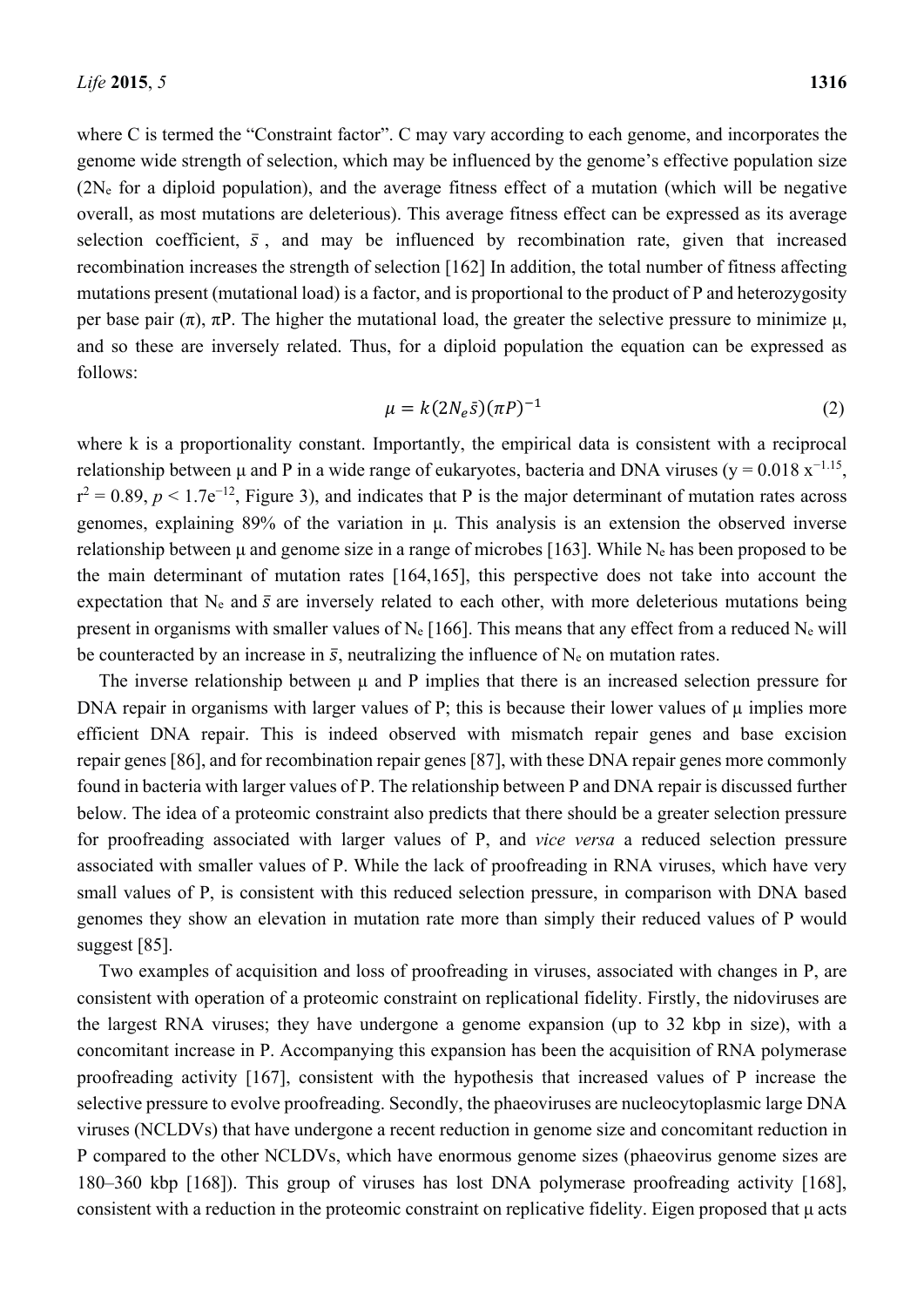to restrict the information content of virus genomes [2,169], implying that these are close to an error threshold. This is opposite to the prediction of a proteomic constraint, which proposes that information content acts to restrict μ. A central problem with the Eigen hypothesis is that it requires foresight in order to evolve improved DNA repair and proofreading mechanisms before virus genomes can expand over time, and natural selection does not have foresight.

Equation (2) may be generalized to account for the total information content in the genome, *I*, as follows:

$$
\mu = k_I (2N_e \bar{s}) (\pi I)^{-1} \tag{3}
$$

where  $I$  is the number of nucleotides under selective constraint in the genome, and  $k_I$  is the associated proportionality constant. Negative selection acting on a nucleotide leads to conservation and indicates that it possesses information useful to the organism; the higher the level of conservation, the greater the informational value, and so it can be observed that it is the process of selection itself creates genetic information, as pointed out by Eigen [170].

#### 3.2.2. Loss of DNA Repair Genes and Changes in Genome GC Content

One of the great puzzles of genome biology is the wide variation in genome GC content in different organisms and organelles, first noted by Sueoka in bacteria in the 1960s [83]. He predicted that the variation may be due to differences in underlying mutational biases due to differences in DNA repair mechanisms, rather than the direct action of selection, an early premonition of the neutral theory of molecular evolution. More recently, the elevated AT content of genomes of reduced size such as organelles and intracellular bacteria (for example, see Table 2) has been attributed to the loss of DNA repair which characterizes these systems [85], however, the reason for this loss has been elusive. A reduction in  $N_e$  has been proposed as a cause [171], although it seems improbable that population effects could have such radical effects on gene complements. This is reflected in the empirical data whereby metazoa vary widely in their population densities [172], but vary little in their values of P. Examples from free living bacteria with reduced values of P are informative. The ocean bacteria *Prochlorococcus* and *Pelagibacter ubique* have undergone a reduction in P, and this has been accompanied by the loss of DNA repair [173], as have the free living SR1 group of bacteria (see Table 2). However, reduced  $N_e$  is not a good explanation for loss of DNA repair in these species, given that they likely possess substantial population sizes given their free living nature. For example *Prochlorococcus* has a very large value of N<sub>e</sub>, possibly the largest of any organism on the planet ( $\sim$ 1.5  $\times$  10<sup>9</sup> [174]). An alternative explanation for the loss of DNA repair in these species is provided by the proteomic constraint hypothesis, which proposes that given their reduction in size of P there is less selective pressure to maintain DNA repair; this relationship is indeed observed in analyses of large numbers of free living bacterial genomes, where population effects are likely to be minimal [86,87].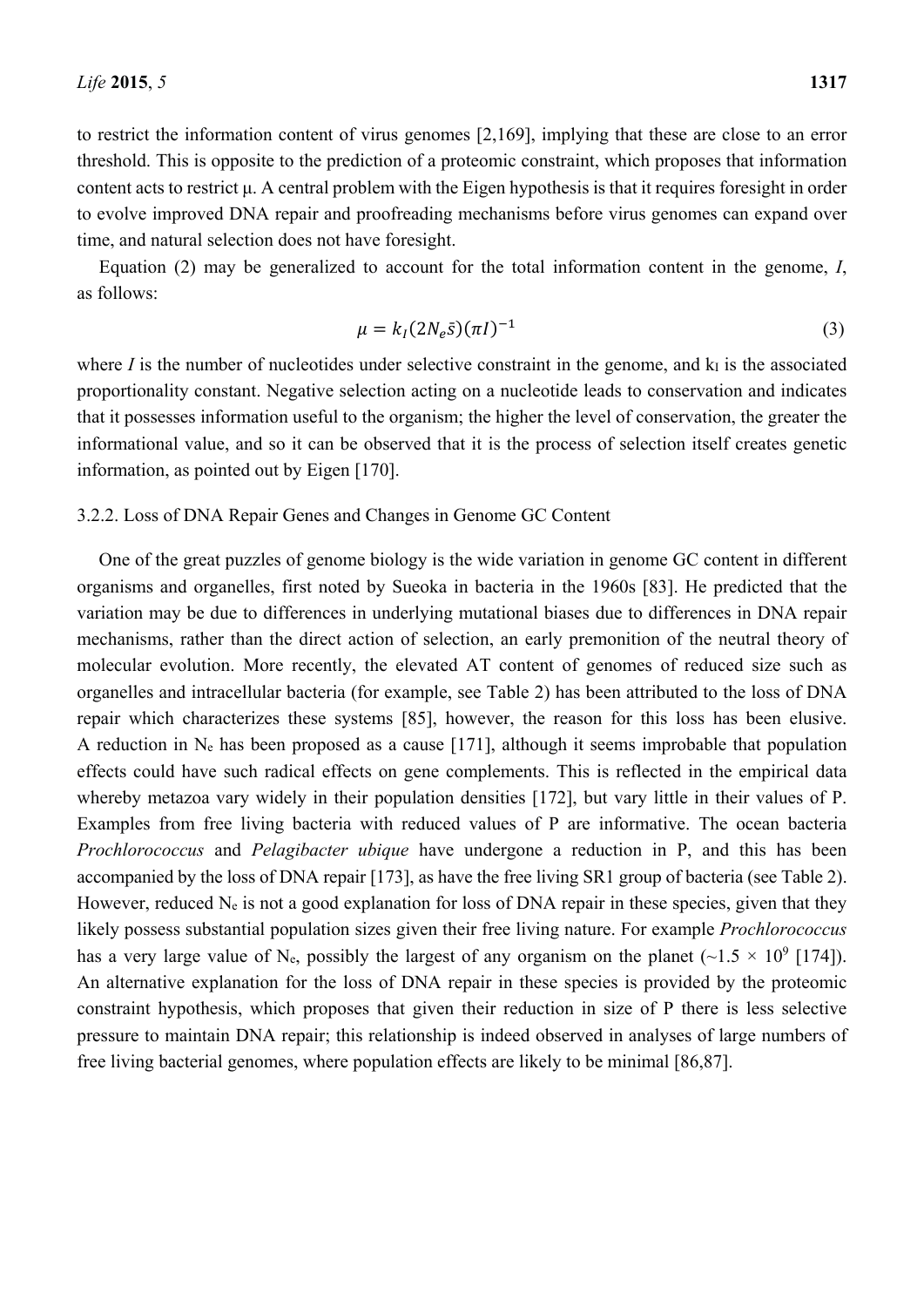

**Figure 3.** Relationship between proteome size and underlying mutation rates in diverse genomes.

The underlying mutation rates  $(\mu)$  of a range of DNA virus, prokaryote and eukaryote genomes, obtained directly from the literature, were plotted against the respective proteome sizes (P), calculated by summing the numbers of codon present in all annotated ORFs from each genome (Supplementary Table S1). A correction was made for the number of germline cell divisions undergone by multicellular animals, as described in [85,161]; the resulting value of  $\mu$  is per genome replication.

Likewise, the idea of a proteomic constraint can also explain the elevated substitution rates that accompany reductions in genome size, as is observed in intracellular bacteria and organelles. These elevations in substitution rate likely result from the loss of DNA repair and a subsequent elevation of μ, the underlying mutation rate, consistent with the inverse relationship shown in Figure 3 between μ and P. Consistent with the proposed influence of P on both the occurrence of codon reassignments and μ, all the bacterial lineages in Table 2 that have undergone codon reassignments also show elevated substitution rates and crucially, most have experienced a loss of DNA repair genes. Thus, in these examples a reduced value of P is associated with both a loss of the codon–amino acid mapping fidelity of the SGC, manifested by codon reassignment, and with a loss of replicative fidelity (which also disrupts genotype–phenotype mapping), manifested by loss of DNA repair and an elevation in substitution rates.

#### 3.2.3. The Evolution of Sexual Reproduction

Understanding the driving force behind the evolution and maintenance of sexual reproduction has been difficult. There are two major schools of thought; that it represents a form of DNA repair that operates via recombination repair mechanisms [104], or that it represents an adaptation to improve evolvability by more effectively combining beneficial mutations [175]. While it is little disputed that an effect of recombination is to increase the strength of selection [162], whether this enhanced selection itself is directly selected for, or simply a side-product of recombination has been extensively debated.

In addition, as discussed it is unclear if evolvability itself can ever be directly selected for [77]. In our view, the DNA repair hypothesis for the evolution of sexual reproduction is consistent with the observation that sexual reproduction evolved in eukaryotes, which typically have values of P larger than prokaryotes. Thus, we propose that the increased mutational load associated with an increase in mutational target resulting from an increase in information content in eukaryotes may have provided the selective pressure to evolve meiosis and concomitant improved DNA repair. Consistent with this, the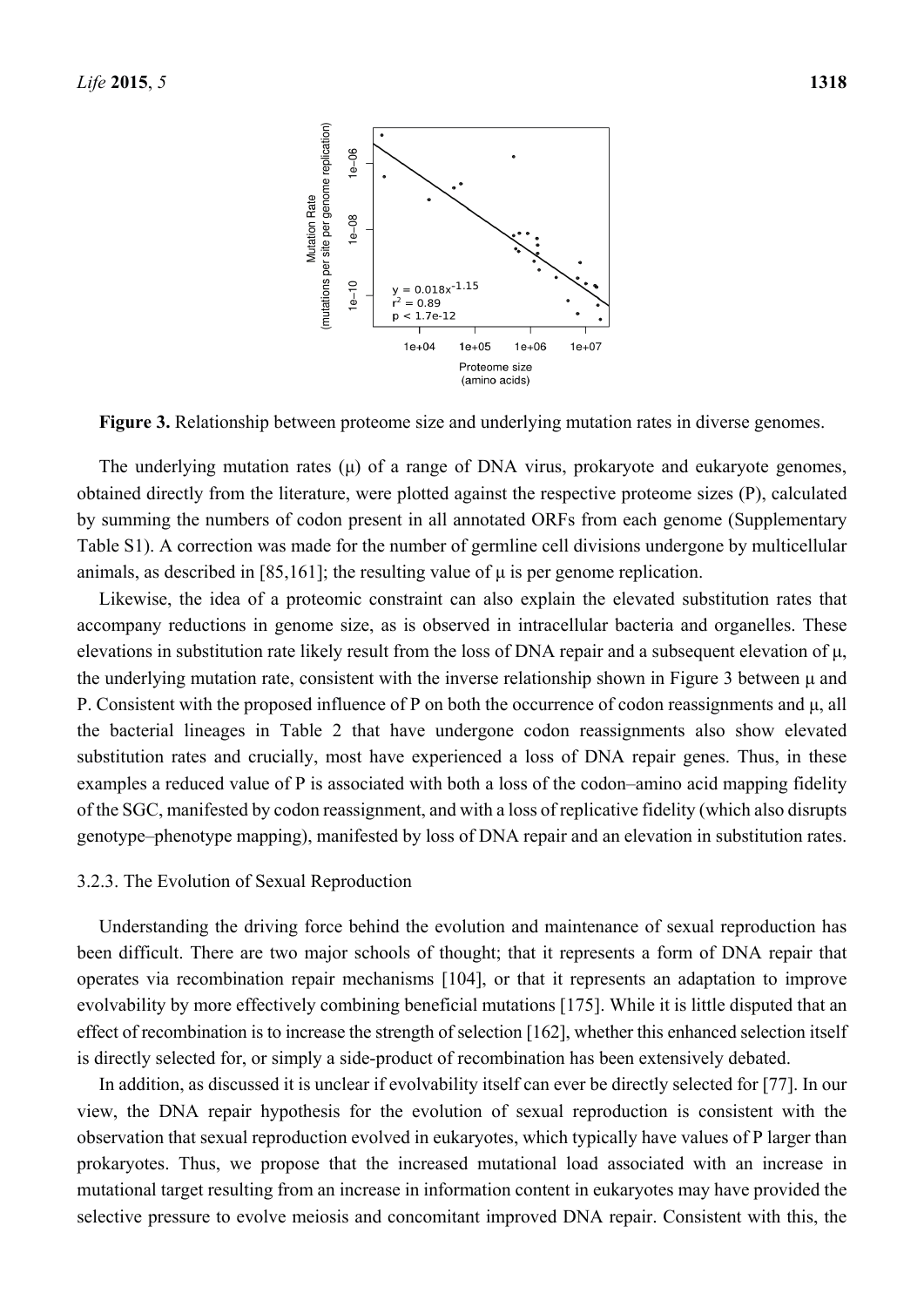presence of recombination repair genes is positively correlated with P in bacteria [87], and so a similar evolutionary force to evolve recombination repair in eukaryotes with larger values of P is reasonable. Given this scenario, improved evolvability resulting from an increase in recombination is a fortuitous side product, and so may represent a pseudaptation (Table1b). Importantly, recombination rate is negatively correlated with P in eukaryotes [85]. Recombination repairs double stranded breaks, which implies that larger proteomes have mechanisms to reduce the frequency of double stranded breaks, consistent with the proteomic constraint hypothesis, *i.e.*, there is an increased selective pressure to reduce the occurrence of these errors.

#### 3.2.4. Inefficient Organelle Protein Translation

Organelle rRNAs and tRNAs are marked by decreased stability, structural degeneration and functional inefficiency. Extreme cases are observed in metazoan mitochondria, where rRNA and tRNA sizes are extremely reduced and their secondary structures, which are highly conserved in other domains of life, are severely disrupted [176–178]. The accumulation of slightly deleterious destabilizing substitutions in organelle tRNAs and rRNAs has been viewed as an example of Muller's ratchet [179–181], which proposes that deleterious mutations accumulate when recombination is reduced, resulting from the Hill-Robertson effect [182,183], which predicts a decrease in the strength of selection when recombination is reduced, as is the case in asexual organelles which do not undergo recombination. However, this explanation does not clarify why proteins encoded by the mitochondrion, such as cytochrome oxidase I, appear unaffected by deleterious mutations accumulation, and under "normal" evolutionary constraint. An explanation can be provided by the reduced value of P of the mitochondrion and a subsequent reduction in selection to maintain translational fidelity; this would be expected to affect components of the mitochondrial translation system that are involved in maintaining translational fidelity, but not the protein coding genes themselves, which are subject to selection at the level of the host. This is because translation is a form of genotype–phenotype mapping, and so the fidelity of this mapping is expected to be proportional to P; the reduced values of P in organelle genomes have potentially resulted in a reduced selection pressure to maintain translational fidelity.

#### *3.3. Information as a Constraint in Diverse Systems*

We have seen how genomic information content may act as a constraint on a range of error prone molecular processes, in that it exerts a cost via increased error load, and so it is interesting to compare it to other biological constraints. In a classic example, Haldane recognized that body size was subject to both physical constraints and also biological "design" constraints [184]. Insects illustrate this well; their body size is restricted due both to the limitations of gaseous diffusion, a physical constraint, and the arrangement of their circulation system, a design constraint. Genome information content can uniquely perhaps be classified as both a biological constraint, as it is created by natural selection, but also a physical constraint, in that it can be mathematically defined [185]. The latter is important because it means that information can be abstracted, and so we may expect to see analogies elsewhere in non-biological systems. In The Republic, Plato used the analogy of shadows on a cave wall, that were imperfect representations of the universal forms that generated the shadows. Platonic forms are thus universal concepts and mathematical truths that see an imperfect reflection in nature. As information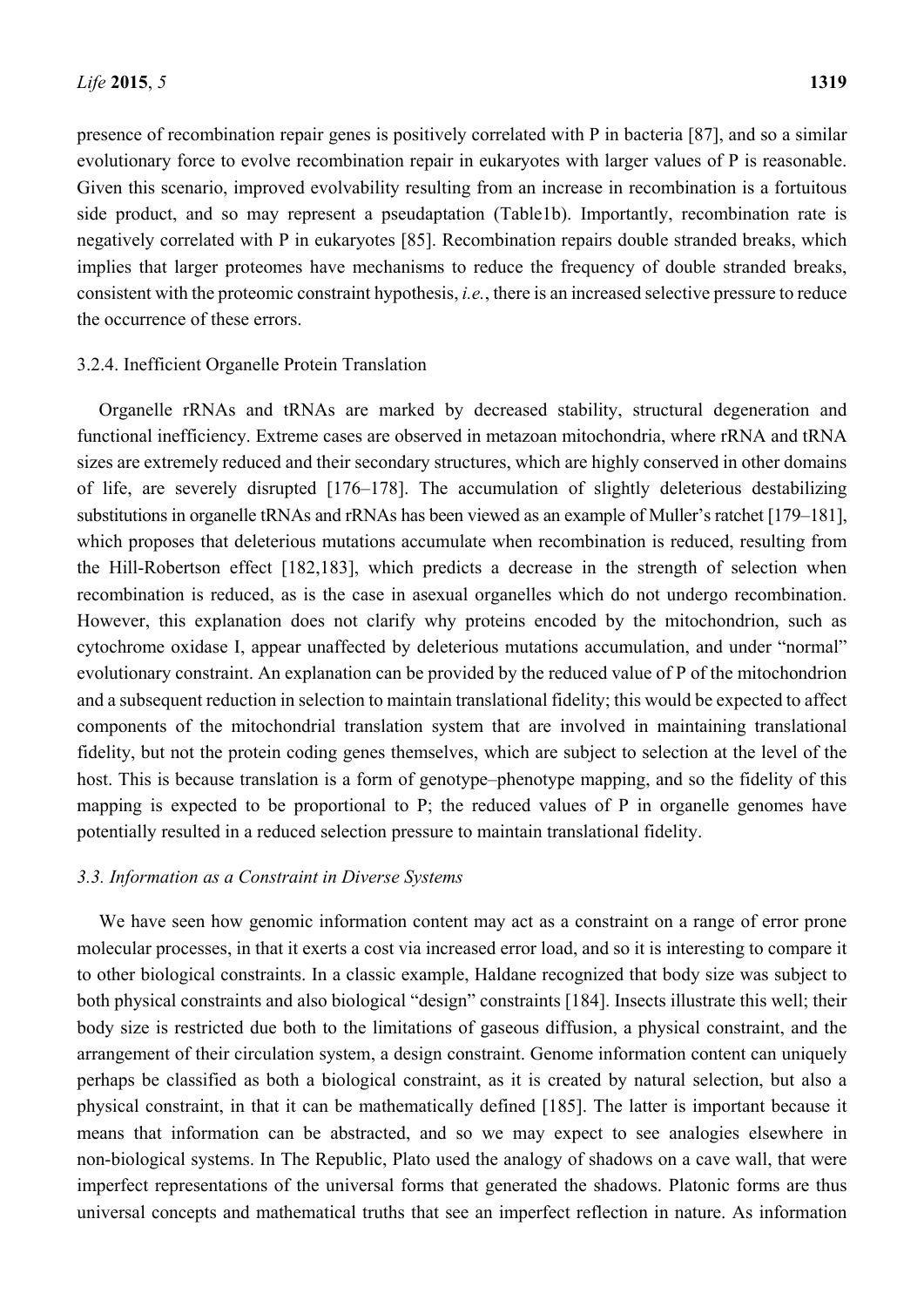may be described mathematically, it also constitutes a universal form. We might then expect that if information acts as a constraint and cost in biological systems, then parallels might be observed elsewhere in other complex systems, providing further indirect support for its role in genetic fidelity. Firstly, the information content and complexity of a system are positively related to each other. Complexity is difficult to define [186], and while Kolmogorov (algorithmic) complexity (which proposes that size of the simplest algorithm that may describe it is a measure of its complexity [187–189]) provides a universal definition, this measure is difficult to apply to organisms. However, genomic information content appears to be correlated with organismal complexity [190]. Thus, at the genomic level one measure of complexity is the amount of sequence specific information, I, which approximates to P. That P is an imperfect representation of complexity is clear from a consideration of the metazoa where P does not vary much, but complexity clearly does. This may be illustrated by comparing invertebrates with vertebrates; while the latter are more complex in terms of behavior, number of cell types, physiology, body sizes and brain structure, this is not reflected in a substantial increase in their value of P compared to invertebrates. An answer for this may lie in differences in the level and sophistication of alternative splicing and gene regulation in vertebrates. This may be partly measured by the quantity of noncoding RNAs, numbers of introns, numbers of transcription factors, and size of promoter regions, however at present these cannot be quantified with precision in non-model organisms. With these considerations in mind, an attempt to measure "effective genome information" has incorporated the factor of cell differentiation in multicellular eukaryotes in addition to P [190].

While it is not difficult to see that the increased complexity of a system, reflected in increased information content, leads to a greater chance of system failure, we know of no study that has compared complexity/information content as a constraint in diverse systems. Thus, we wished to examine the generalizability of information as a constraint in systems other than the molecular and genome evolutionary scenarios discussed above. Table 3 shows a wide range of fields of study that utilize information as a parameter, and Table 4 shows some diverse examples where the amount of information and the complexity of a system act as a constraint or cost. Thus, while information has widespread value, it also brings costs, and it is notable that many of the examples listed in Table 4 are related to the increased occurrence of errors and the associated additional resources that are necessary to reduce or avoid these errors. We propose that their consideration might constitute the basis for a generalized theory of errors and their cost in both biological and non-biological systems.

| <b>Discipline</b>  | <b>Parameter</b>                                       |
|--------------------|--------------------------------------------------------|
| Information theory | Shannon entropy/message length                         |
| Signalling games   | Complete/incomplete/perfect information                |
| Physics            | Physical information                                   |
| Economics          | Information goods                                      |
| Linguistics        | Word/sentence length is related to information content |
| Ecology            | Alpha diversity                                        |
| Complexity theory  | Complexity measures are related to information content |
| <b>Biology</b>     | Genomic information content, organismal complexity     |
|                    |                                                        |

**Table 3.** The importance of information content in diverse systems. The use of information as a parameter in differing fields of study.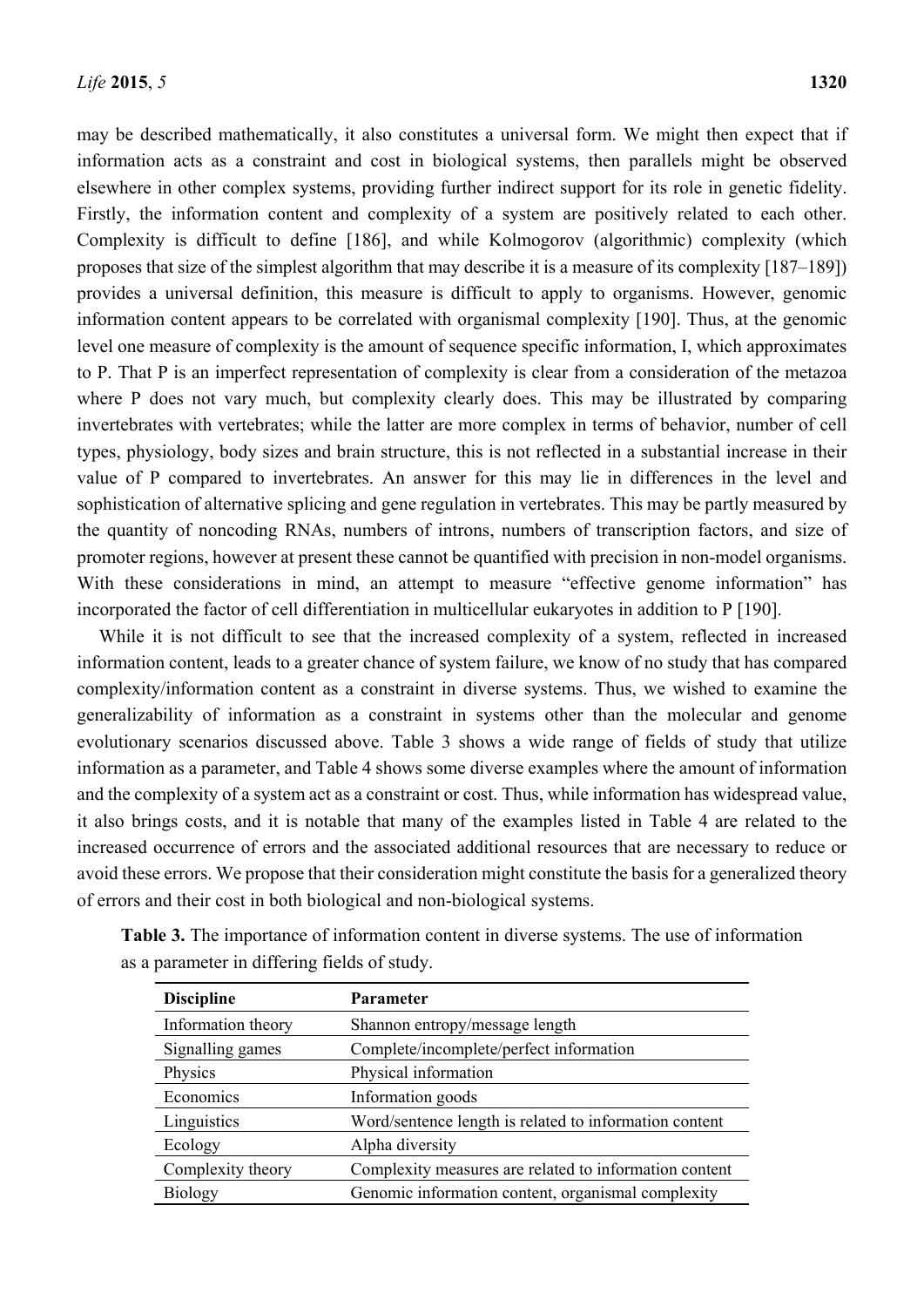**Table 4.** The importance of information content in diverse systems. Increased information content/complexity may act as a constraint in a variety of different systems, biological and non-biological.

| <b>System</b>                           | <b>Nature of</b><br>informational/complexity<br>constraint | Consequence                                                                                                                                                               |
|-----------------------------------------|------------------------------------------------------------|---------------------------------------------------------------------------------------------------------------------------------------------------------------------------|
| <b>Business</b>                         | Complexity of business                                     | "Complexity costs" add financial burden on the business                                                                                                                   |
| Healthcare                              | Complexity of medical<br>treatments                        | Increased probability of error and consequent<br>detrimental health outcomes [191]                                                                                        |
| Statistical models                      | Number of parameters in a<br>model                         | Greater number of parameters increases the<br>variance of outcome [192]                                                                                                   |
| Messages in<br>communication<br>systems | Message length                                             | Greater message length in communications is costly,<br>leading to the noiseless coding theorum which formalizes<br>message compression [185]                              |
| Computer<br>programming                 | Complexity of code, "feature<br>creep"                     | Increased production costs                                                                                                                                                |
| Ecosystem                               | Biodiversity/number of<br>endemic species                  | The more biodiverse an ecosystem, the greater the<br>political/economic pressure to preserve it                                                                           |
| Biological research                     | Equation density in a research<br>paper                    | Reduced citation of paper [193]                                                                                                                                           |
| Genomics                                | Quantity and complexity of<br>high throughput data         | Analysis costs, i.e., the "bioinformatics bottleneck"                                                                                                                     |
| Multicellular animals                   | Body size                                                  | More cells (and so genome copies) proposed to<br>increase cancer risk [194-196]                                                                                           |
| Lateral gene transfer                   | Complexity of protein<br>complexes                         | The complexity hypothesis proposes that participation in<br>multi-subunit protein complexes constitutes a barrier to the<br>lateral transfer of informational genes [197] |
| Organismal evolution                    | Organismal complexity                                      | Organismal complexity proposed to constrain rate<br>of adaptation [175,198]                                                                                               |
| Molecular evolution                     | Genomic information content                                | Proposed to constrain genetic fidelity [85–87,161,164,165]<br>and this work                                                                                               |

## **4. Conclusions**

This work has examined how the concepts of neutral emergence and information content may explain some key aspects of the genetic code; its robustness to mutational errors and its malleability in some systems, respectively. Empirical and simulation evidence was presented in order to show how these two factors may have influenced genetic code evolution. In addition, the genetic code provides a case study for how these two factors affect evolutionary processes in general. Subsequently, the influence of these factors on other biological traits was explored; many of these are in the process of being explored and elucidated, and it is the purpose of this work to gather together the available evidence from a wide range of biological traits, in order to observe commonalities, using their influence on the genetic code as a starting point and paradigm. Lastly, the role of information content in a variety of non-biological systems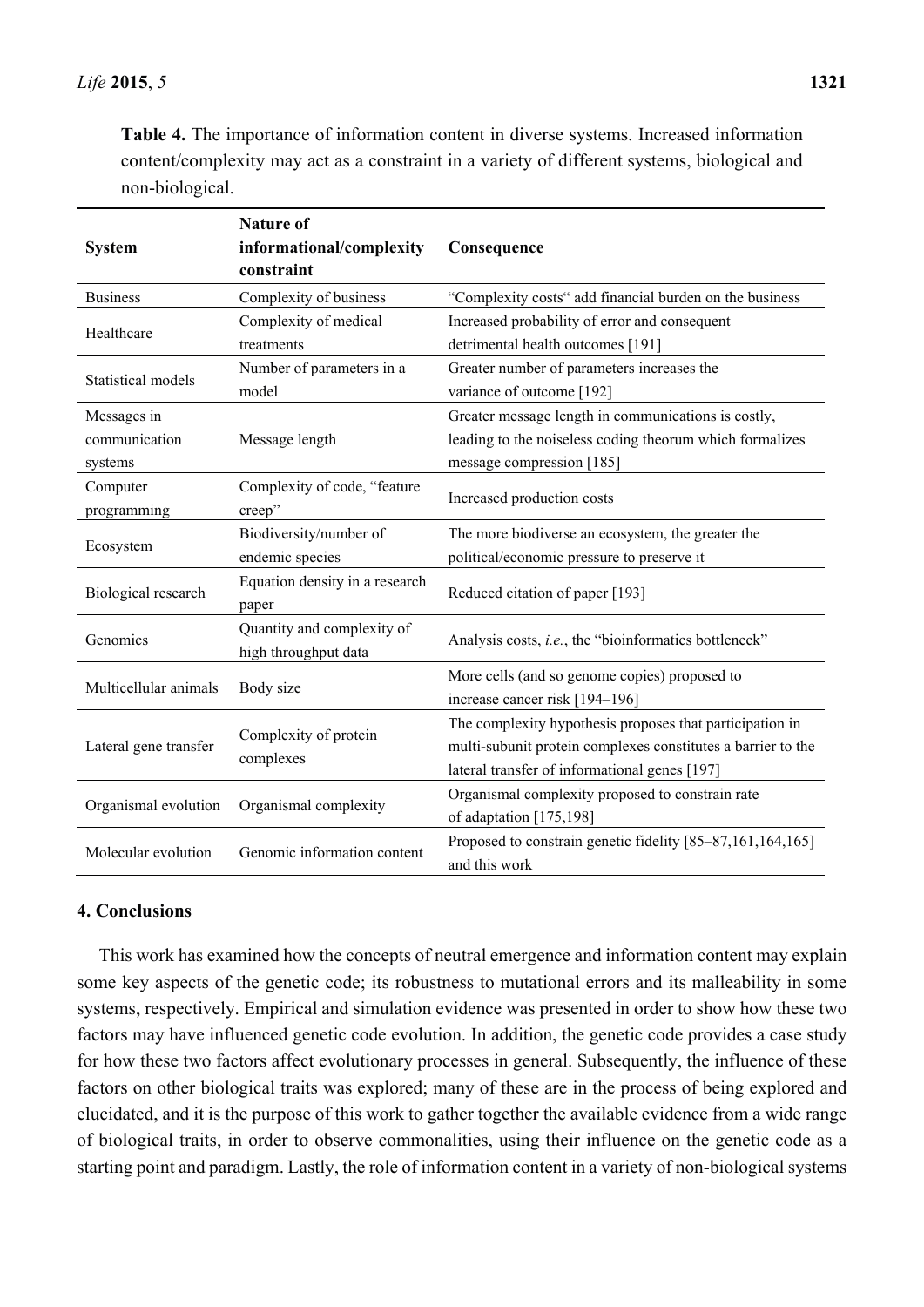was explored, with the finding that information content commonly brings a cost as well as benefit, analogous to its effect in the genome.

## **Acknowledgements**

I would like to thank Bud Mishra (Courant Institute, New York University) and Heeralal Janwa (Department of Mathematics, University of Puerto Rico—Rio Piedras) for discussion regarding the role of information in biological systems, Arlin Stoltzfus (Institute for Bioscience and Biotechnology Research, University of Maryland) for discussion regarding the use of amino acid exchange matrices, and Kathy and Richard Young for support during the writing of this paper.

## **Supplementary Materials**

Supplementary materials can be accessed at: http://www.mdpi.com/2075-1729/5/2/1301/s1.

## **Conflicts of Interest**

The authors declare no conflict of interest.

## **References**

- 1. Koonin, E.V.; Novozhilov, A.S. Origin and evolution of the genetic code: The universal enigma. *IUBMB Life* **2009**, *61*, 99–111.
- 2. Eigen, M. Selforganization of matter and the evolution of biological macromolecules. *Naturwissenschaften* **1971**, *58*, 465–523.
- 3. Sonneborn, T.M. Degeneracy of the genetic code: Extent, nature, and genetic implications. In *Evolving Genes and Proteins*; Bryson, V., Vogel, H.J., Eds.; Academic Press: New York, NY, USA, 1965.
- 4. Woese, C.R. On the evolution of the genetic code. *Proc. Natl. Acad. Sci. USA* **1965**, *54*, 1546–1552.
- 5. Epstein, C.J. Role of the amino-acid "code" and of selection for conformation in the evolution of proteins. *Nature* **1966**, *210*, 25–28.
- 6. Goldberg, A.L.; Wittes, R.E. Genetic Code: Aspects of Organization. *Science* **1966**, *153*, 420–424.
- 7. Freeland, S.J.; Hurst, L.D. The Genetic Code Is One in a Million. *J. Mol. Evol.* **1998**, *47*, 238–248.
- 8. Freeland, S.J.; Knight, R.D.; Landweber, L.F.; Hurst, L.D. Early Fixation of an Optimal Genetic Code. *Mol. Biol. Evol.* **2000**, *17*, 511–518.
- 9. Gilis, D.; Massar, S.; Cerf, N.J.; Rooman, M. Optimality of the genetic code with respect to protein stability and amino-acid frequencies. *Genome Biol.* **2001**, *2*, doi:10.1186/gb-2001-2-11-research0049*.*
- 10. Goodarzi, H.; Nejad, H.A.; Torabi, N. On the optimality of the genetic code, with the consideration of termination codons. *Biosystems* **2004**, *77*, 163–173.
- 11. Butler, T.; Goldenfeld, N.; Mathew, D.; Luthey-Schulten, Z. Extreme genetic code optimality from a molecular dynamics calculation of amino acid polar requirement. *Phys. Rev. E* **2009**, *79*, 060901.
- 12. Buhrman, H.; van der Gulik, P.T.; Klau, G.W.; Schaffner, C.; Speijer, D.; Stougie, L. A realistic model under which the genetic code is optimal. *J. Mol. Evol.* **2013**, *77*, 170–184.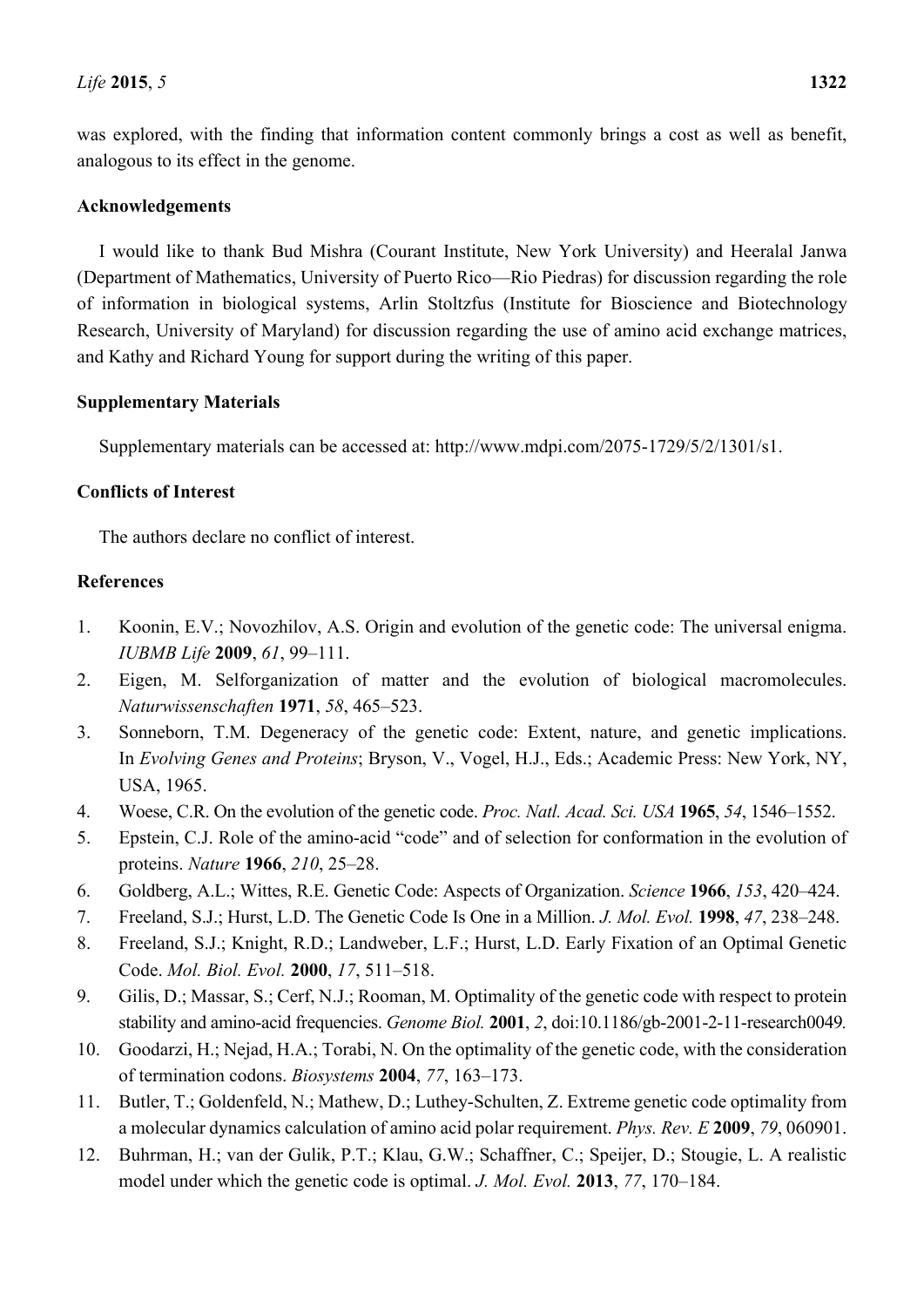- 13. Alff-Steinberger, C. The Genetic Code and Error Transmission. *Proc. Natl. Acad. Sci. USA* **1969**, *64*, 584–591.
- 14. Freeland, S.; Wu, T.; Keulmann, N. The Case for an Error Minimizing Standard Genetic Code. *Orig. Life Evol. Biosph.* **2003**, *33*, 457–477.
- 15. Wong, J.T. Role of minimization of chemical distances between amino acids in the evolution of the genetic code. *Proc. Natl. Acad. Sci. USA* **1980**, *77*, 1083–1086.
- 16. Di Giulio, M. The extension reached by the minimization of the polarity distances during the evolution of the genetic code. *J. Mol. Evol.* **1989**, *29*, 288–293.
- 17. Goldman, N. Further results on error minimization in the genetic code. *J. Mol. Evol.* **1993**, *37*, 662–664.
- 18. Judson, O.P.; Haydon, D. The Genetic Code: What Is It Good For? An Analysis of the Effects of Selection Pressures on Genetic Codes. *J. Mol. Evol.* **1999**, *49*, 539–550.
- 19. Di Giulio, M.; Medugno, M. The Level and Landscape of Optimization in the Origin of the Genetic Code. *J. Mol. Evol.* **2001**, *52*, 372–382.
- 20. Novozhilov, A.; Wolf, Y.; Koonin, E. Evolution of the genetic code: partial optimization of a random code for robustness to translation error in a rugged fitness landscape. *Biol. Direct* **2007**, *2*, doi:10.1186/1745-6150-2-24.
- 21. Massey, S.E. A Neutral Origin for Error Minimization in the Genetic Code. *J. Mol. Evol.* **2008**, *67*, 510–516.
- 22. Di Giulio, M. The Origin of the Genetic Code cannot be Studied using Measurements based on the PAM Matrix because this Matrix Reflects the Code Itself, Making any such Analyses Tautologous. *J. Theor. Biol.* **2001**, *208*, 141–144.
- 23. Goodarzi, H.; Najafabadi, H.S.; Hassani, K.; Nejad, H.A.; Torabi, N. On the optimality of the genetic code, with the consideration of coevolution theory by comparison of prominent cost measure matrices. *J. Theor. Biol.* **2005**, *235*, 318–325.
- 24. Woese, C.R.; Dugre, D.H.; Saxinger, W.C.; Dugre, S.A. The molecular basis for the genetic code. *Proc. Natl. Acad. Sci. USA* **1966**, *55*, 966–974.
- 25. Anderson, S.; Bankier, A.T.; Barrell, B.G.; de Bruijn, M.H.; Coulson, A.R.; Drouin, J.; Eperon, I.C.; Nierlich, D.P.; Roe, B.A.; Sanger, F.; *et al.* Sequence and organization of the human mitochondrial genome. *Nature* **1981**, *290*, 457–465.
- 26. Crick, F.H. The origin of the genetic code. *J Mol. Biol.* **1968**, *38*, 367–379.
- 27. Gould, S.J.; Lewontin, R.C. The spandrels of San Marco and the Panglossian paradigm: A critique of the adaptionist programme. *Proc. R. Soc. Lond. B* **1979**, *205*, 581–598.
- 28. Massey, S.E. Pseudaptations and the Emergence of Beneficial Traits. In *Evolutionary Biology— Concepts, Molecular and Morphological Evolution*; Pontarotti, P., Ed. Springer: Berlin/Heidelberg, Germany, 2010; pp. 81–98.
- 29. Pagan, R.; Massey, S.E. A Nonadaptive Origin of a Beneficial Trait: In Silico Selection for Free Energy of Folding Leads to the Neutral Emergence of Mutational Robustness in Single Domain Proteins. *J. Mol. Evol.* **2014**, *78*, 130–139.
- 30. Massey, S.E. Searching of Code Space for an Error-Minimized Genetic Code Via Codon Capture Leads to Failure, or Requires At Least 20 Improving Codon Reassignments via the Ambiguous Intermediate Mechanism. *J. Mol. Evol.* **2010**, *70*, 106–115.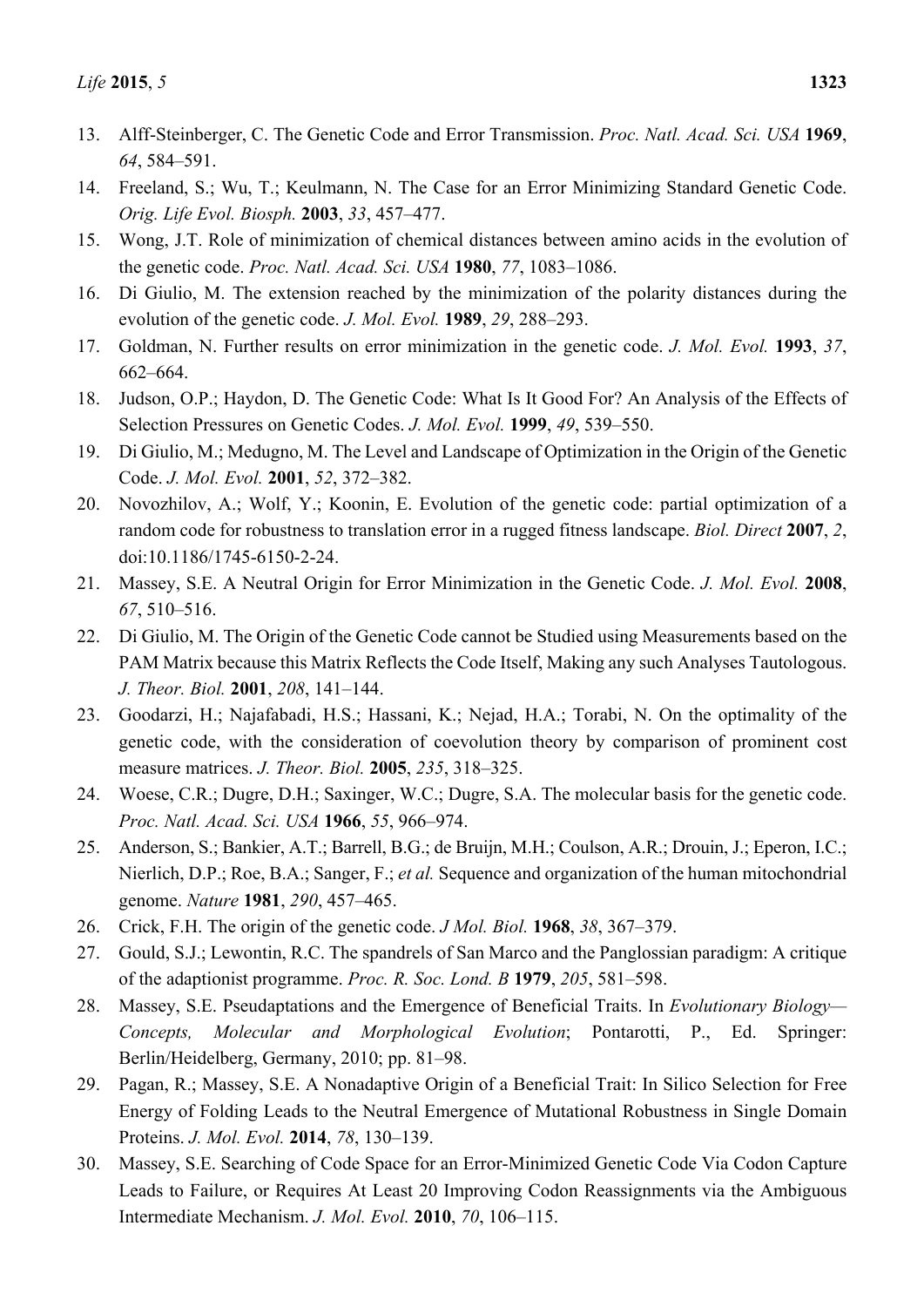- 31. Osawa, S.; Jukes, T.H. Evolution of the genetic code as affected by anticodon content. *Trends Genet.* **1988**, *4*, 191–198.
- 32. Osawa, S.; Jukes, T. Codon reassignment (codon capture) in evolution. *J. Mol. Evol.* **1989**, *28*, 271–278.
- 33. Schultz, D.W.; Yarus, M. Transfer RNA Mutation and the Malleability of the Genetic Code. *J. Mol. Biol.* **1994**, *235*, 1377–1380.
- 34. Schultz, D.; Yarus, M. On malleability in the genetic code. *J. Mol. Evol.* **1996**, *42*, 597–601.
- 35. Oba, T.; Andachi, Y.; Muto, A.; Osawa, S. CGG: An unassigned or nonsense codon in Mycoplasma capricolum. *Proc. Natl. Acad. Sci. USA* **1991**, *88*, 921–925.
- 36. Kano, A.; Andachi, Y.; Ohama, T.; Osawa, S. Novel anticodon composition of transfer RNAs in Micrococcus luteus, a bacterium with a high genomic G+C content: Correlation with codon usage. *J. Mol. Biol.* **1991**, *221*, 387–401.
- 37. Massey, S.E.; Garey, J. A Comparative Genomics Analysis of Codon Reassignments Reveals a Link with Mitochondrial Proteome Size and a Mechanism of Genetic Code Change via Suppressor tRNAs. *J. Mol. Evol.* **2007**, *64*, 399–410.
- 38. De Visser, J.A.G.M.; Hermisson, J.; Wagner, G.P.; Meyers, L.A.; Bagheri-Chaichian, H.; Blanchard, J.L.; Chao, L.; Cheverud, J.M.; Elena, S.F.; Fontana, W.; *et al.* Perspective: Evolution and Detection of Genetic Robustness. *Evolution* **2003**, *57*, 1959–1972.
- 39. Elena, S.F.; Carrasco, P.; Daròs, J.-A.; Sanjuán, R. Mechanisms of genetic robustness in RNA viruses. *EMBO Rep.* **2006**, *7*, 168–173.
- 40. Sanjuán, R.; Cuevas, J.M.; Furió, V.; Holmes, E.C.; Moya, A. Selection for Robustness in Mutagenized RNA Viruses. *PLoS Genet.* **2007**, *3*, e93.
- 41. Burger, R.; Willendorfer, M.; Nowak, M.A. Why are phenotypic mutation rates much higher than genotypic mutation rates? *Genetics* **2006**, *172*, 197–206.
- 42. Archetti, M. Selection on codon usage for error minimization at the protein level. *J. Mol. Evol.* **2004**, *59*, 400–415.
- 43. Najafabadi, H.S.; Lehmann, J.; Omidi, M. Error minimization explains the codon usage of highly expressed genes in *Escherichia coli*. *Gene* **2007**, *387*, 150–155.
- 44. Stoletzki, N.; Eyre-Walker, A. Synonymous codon usage in *Escherichia coli*: Selection for translational accuracy. *J. Mol. Evol.* **2007**, *24*, 374–381.
- 45. Cusack, B.P.; Arndt, P.F.; Duret, L.; Crollius, H.R. Preventing dangerous nonsense: Selection for robustness to transcriptional error in human genes. *PLoS Genet.* 2011, **7**, e1002276.
- 46. Bilgin, T.; Kurnaz, I.A.; Wagner, A. Selection shapes the robustness of ligand-binding amino acids. *J. Mol. Evol.* **2013**, *76*, 343–349.
- 47. Marquez, R.; Smit, S.; Knight, R. Do universal codon-usage patterns minimize the effects of mutation and translation error? *Genome Biol.* **2005**, *6*, doi:10.1186/gb-2005-6-11-r91.
- 48. Zhu, C.-T.; Zeng, X.-B.; Huang, W.-D. Codon usage decreases the error minimization within the genetic code. *J. Mol. Evol.* **2003**, *57*, 533–537.
- 49. Archetti, M. Codon usage bias and mutation constraints reduce the level of error minimization of the genetic code. *J. Mol. Evol.* **2004**, *59*, 258–266*.*
- 50. Woese, C. *The Genetic Code: The Molecular Basis for Genetic Expression*; Harper and Row: New York, NY, USA, 1967.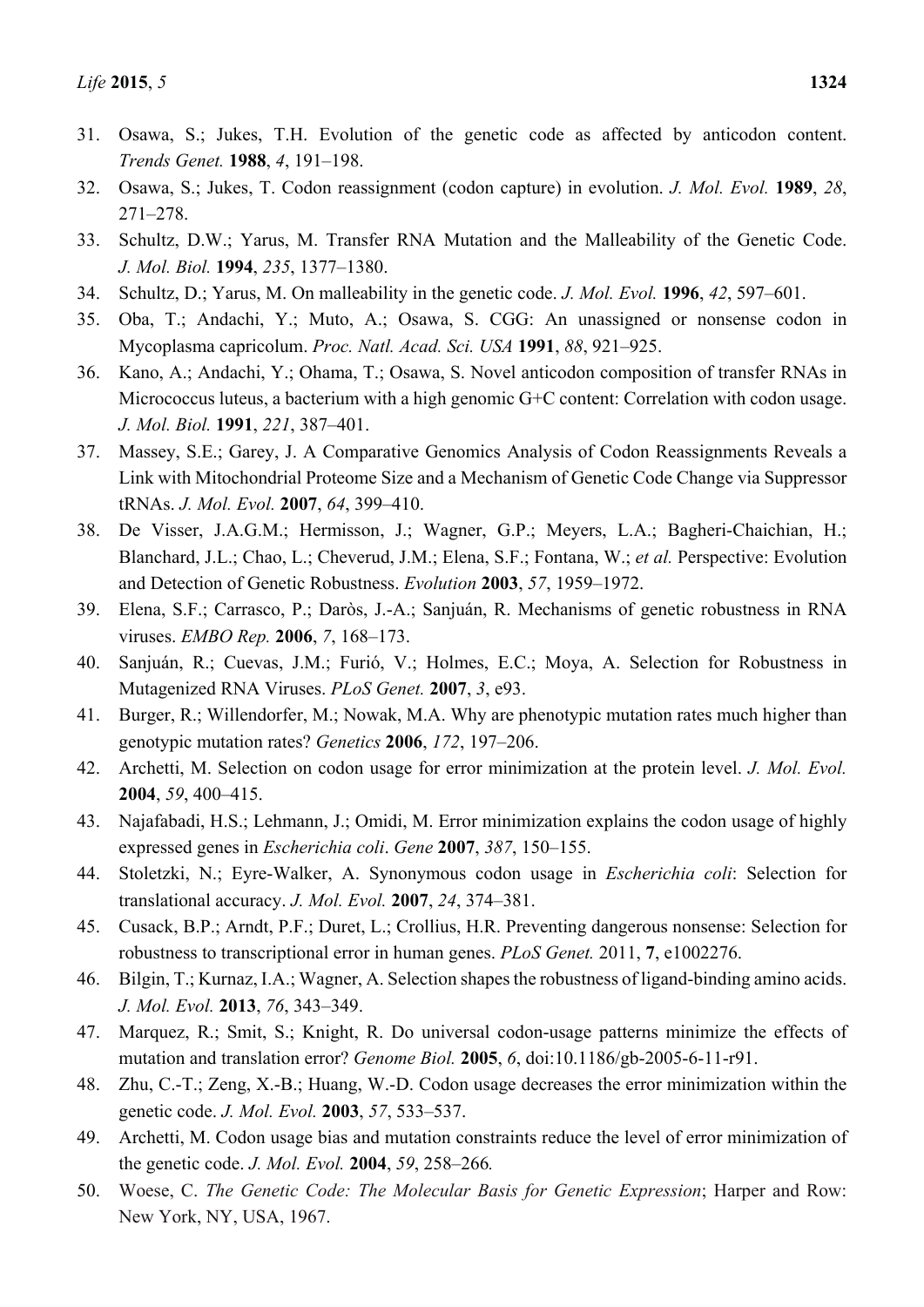- 51. Morgens, D.; Cavalcanti, A.O. An Alternative Look at Code Evolution: Using Non-canonical Codes to Evaluate Adaptive and Historic Models for the Origin of the Genetic Code. *J. Mol. Evol.*  **2013**, *76*, 71–80.
- 52. Kurnaz, M.; Bilgin, T.; Kurnaz, I. Certain Non-Standard Coding Tables Appear to be More Robust to Error than the Standard Genetic Code*. J. Mol. Evol.* **2010**, *70*, 13–28.
- 53. Stoltzfus, A.; Yampolsky, L.Y. Amino acid exchangeability and the adaptive code hypothesis. *J. Mol. Evol.* **2007**, *65*, 456–462.
- 54. Illangasekare, M.; Sanchez, G.; Nickles, T.; Yarus, M. Aminoacyl-RNA synthesis catalyzed by an RNA. *Science* **1995**, *267*, 643–647.
- 55. Lee, N.; Bessho, Y.; Wei, K.; Szostak, J.W.; Suga, H. Ribozyme-catalyzed tRNA aminoacylation. *Nat. Struct. Biol.* **2000**, *7*, 28–33.
- 56. Grantham, R. Amino acid difference formula to help explain protein evolution. *Science* **1974**, *185*, 862–864.
- 57. Yampolsky, L.Y.; Stoltzfus, A. The exchangeability of amino acids in proteins. *Genetics* **2005**, *170*, 1459–1472.
- 58. Massey, S.E. A Sequential "2–1–3" Model of Genetic Code Evolution That Explains Codon Constraints. *J. Mol. Evol.* **2006**, *62*, 809–810.
- 59. Gamow, G. Possible relation between deoxyribonucleic acid and protein structures. *Nature* **1954**, *173*, doi:10.1038/173318a0.
- 60. Dunnill, P. Triplet nucleotide-amino-acid pairing; a stereochemical basis for the division between protein and non-protein aminoacids. *Nature* **1966**, *210*, 1267–1268.
- 61. Pelc, S.R.; Welton, M.G.E. Stereochemical relationship between coding triplets and amino-acids. *Nature* **1966**, *209*, 868–870.
- 62. Wong, J.T. A co-evolution theory of the genetic code. *Proc. Natl. Acad. Sci. USA* **1975**, *72*, 1909–1912.
- 63. Wong, J.T. The evolution of a universal genetic code. *Proc. Natl. Acad. Sci. USA* **1976**, *73*, 2336–2340.
- 64. Wong, J.T. Coevolution theory of the genetic code at age thirty. *BioEssays* **2005**, *27*, 416–425.
- 65. Xue, H.; Tong, K.; Marck, C.; Grosjean, H.; Wong, J.T. Transfer RNA paralogs: Evidence for genetic code-amino acid biosynthesis coevolution and an archaeal root of life. *Gene* **2003**, *310*, 59–66.
- 66. Mill, J.S. *A System of Logic, Ratiocinative and Inductive*: *Being a Connected View of the Principles of Evidence and the Methods of Scientific Investigation*; John W. Parker: London, UK, 1843.
- 67. Weibel, E.R. Fractal geometry: A design principle for living organisms. *Am. J. Physiol.* **1991**, *261*, 361–369.
- 68. Leisman, G.; Koch, P. Networks of conscious experience: computational neuroscience in understanding life, death and consciousness. *Rev. Neurosci.* **2009**, *20*, 151–176.
- 69. Albert, R.; Jeong, H.; Barabasi, A. Error and attack tolerance of complex networks. *Science* **2000**, *406*, 378–382.
- 70. Barabasi, A.; Albert, R. Emergence of scaling in random networks. *Science* **1999**, *286*, 509–512.
- 71. Maynard Smith, J. Natural selection and the concept of protein space. *Nature* **1970**, *225*, 563–564.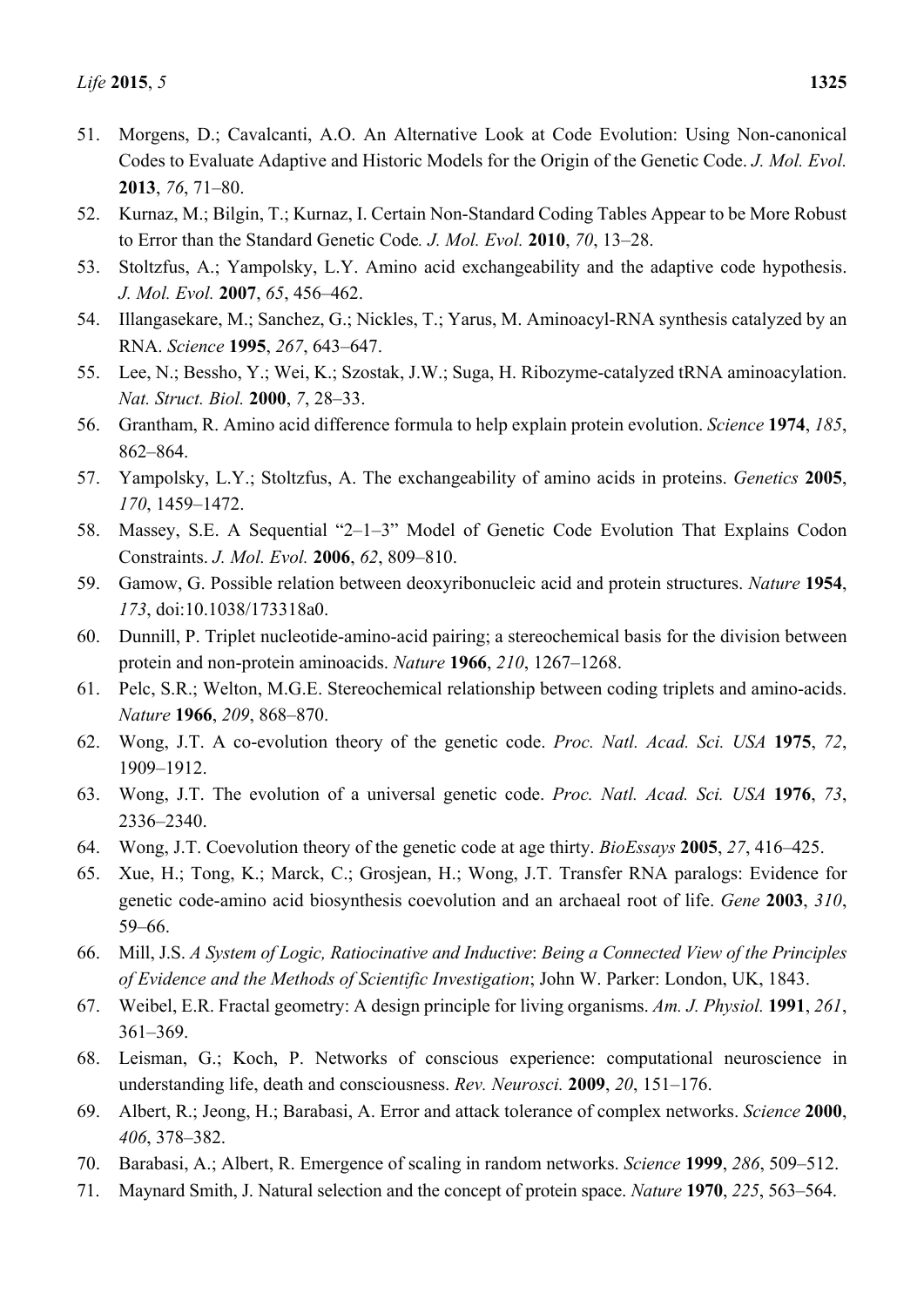- 72. Schuster, P.; Fontana, W.; Stadler, P.; Hofacker, I. From sequences to shapes and back: A case-study in RNA secondary structures. *Proc. R. Soc. Lond. B* **1994**, *255*, 279–284.
- 73. Bornberg-Bauer, E.; Chan, H.S. Modeling evolutionary landscapes: Mutational stability, topology and superfunnels in sequence space. *Proc. Natl. Acad. Sci. USA* **1999**, *96*, 10689–10694.
- 74. Van Nimwegen, E.; Crutchfield, J.P.; Huynen, M. Neutral evolution of mutational robustness. *Proc. Natl. Acad. Sci. USA* **1999**, *96*, 9716–9720.
- 75. Wilke, C.O. Adaptive evolution on neutral networks. *Bull. Math. Biol.* **2001**, *63*, 715–730.
- 76. Bastolla, U.; Farwer, J.; Knapp, E.W.; Vendruscolo, M. How to guarantee optimal stability for most representative structures in the protein data bank. *Proteins* **2001**, *44*, 79–96.
- 77. Kirschner, M.; Gerhart, J. Evolvability. *Proc. Natl. Acad. Sci. USA* **1998**, *95*, 8420–8427.
- 78. Freeland, S.J. The Darwinian genetic code: an adaptation for adapting? *Genet. Program. Evol. Mach.* **2002**, *3*, 113–127.
- 79. Zhu, W.; Freeland, S. The standard genetic code enhances adaptive evolution of proteins. *J. Theor. Biol.* **2006**, *239*, 63–70.
- 80. Wagner, A. *Robustness and Evolvability in Living Systems*; Princeton University Press: Princeton, NJ, USA, 2007.
- 81. Masel, J.; Trotter, M.V. Robustness and evolvability. *Trends Genet*. **2010**, *9*, 406–414.
- 82. Viney, M.; Reece, S.E. Adaptive noise. *Proc. R. Soc. Lond. B* **2013**, *280*, doi:10.1098/rspb.2013.1104.
- 83. Sueoka, N. On the genetic basis of variation and heterogeneity of DNA base composition. *Proc. Natl. Acad. Sci. USA* **1962**, *48*, 582*–*592*.*
- 84. Burger, G.; Lang, B.F. Parallels in genome evolution in mitochondria and bacterial symbionts. *IUBMB Life* **2003**, *55*, 205–212.
- 85. Massey, S.E. The Proteomic Constraint and its role in molecular evolution. *Mol. Biol. Evol*. **2008**, *25*, 2557–2565.
- 86. Garcia-Gonzalez, A.; Rivera-Rivera, R.; Massey, S.E. The presence of the DNA repair genes *mutM*, *mutY*, *mutL* and *mutS* is related to proteome size in bacterial genomes. *Front. Evol. Genomic Microbiol.* **2012**, *3*, doi:10.3389/fgene.2012.00003.
- 87. Garcia-Gonzalez, A.; Alicea, M.; Vicens, L.; Massey, S.E. The distribution of recombination repair genes is linked to information content in bacteria. *Gene* **2013**, *528*, 295–303.
- 88. Mendez, R.; Fritsche, M.; Porto, M.; Bastolla, U. Mutation bias favors protein folding stability in the evolution of small populations. *PLoS Comput. Biol.* **2010**, 6, e1000767.
- 89. Light, S.; Kraulis, P.; Elofsson, A. Preferential attachment in the evolution of metabolic networks. *BMC Genomics* **2005**, *6*, doi:10.1186/1471-2164-6-159.
- 90. Edwards, J.S.; Palsson, B.O. Systems properties of the *Haemophilus influenzae* Rd metabolic genotype. *J. Biol. Chem.* **1999**, *274*, 17410–17416.
- 91. Edwards, J.S.; Palsson, B.O. Robustness analysis of the *Escherichia coli* metabolic network. *Biotech. Prog.* **2000**, *16*, 927–939.
- 92. Wagner, A. How the global structure of protein interaction networks evolves. *Proc. R. Soc. Lond. B* **2003**, *270*, 457–466.
- 93. Berg, J.; Lassig, M.; Wagner, A. Structure and evolution of protein interaction networks: A statistical model for link dynamics and gene duplications. *BMC Evol. Biol.* **2004**, *4*, doi:10.1186/1471-2148-4-51.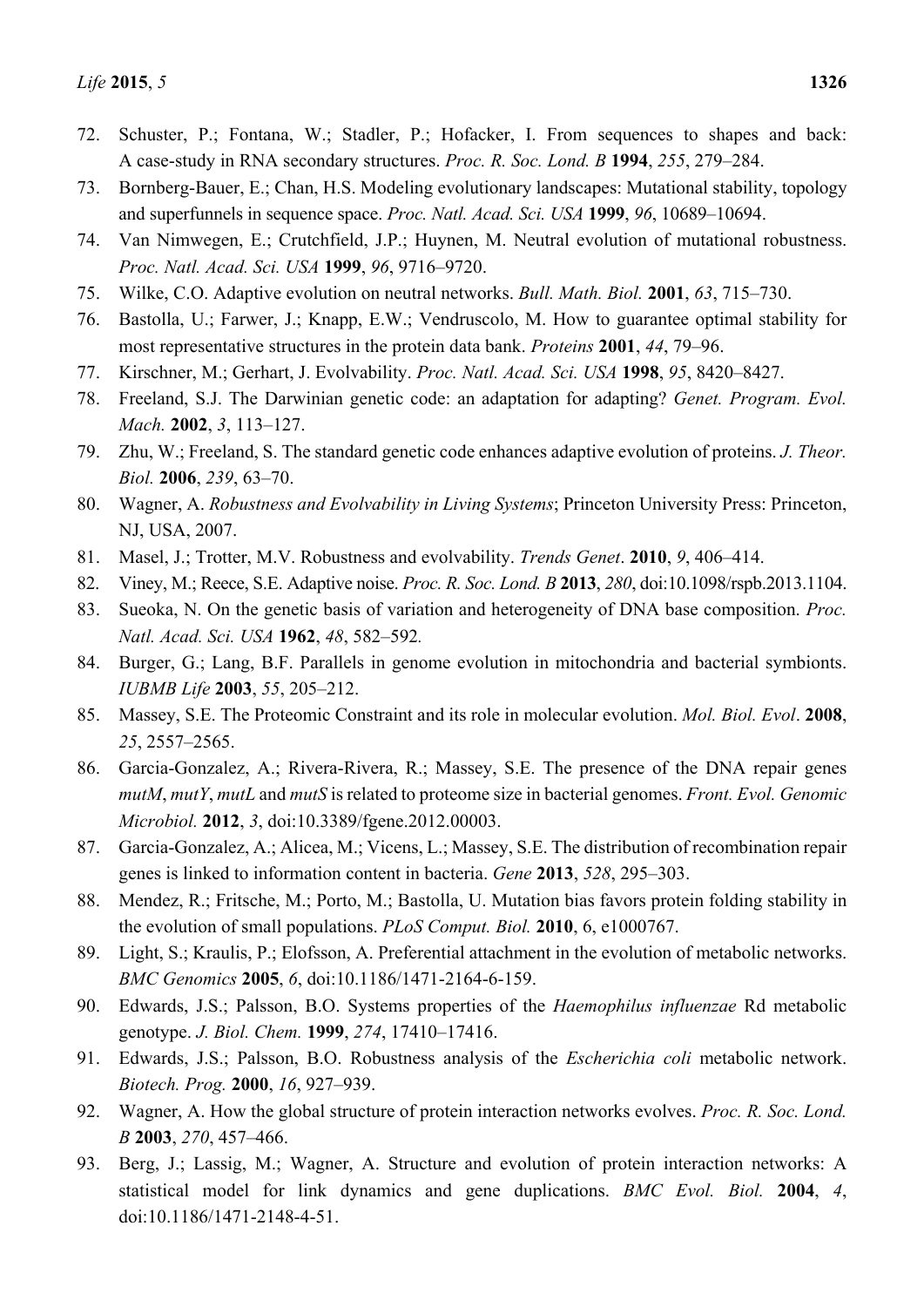- 94. Li, D.; Li, J.; Ouyang, S.; Wang, J.; Wu, S.; Wan, P.; Zhu, Y.; Xu, X.; He, F. Protein interaction networks of *Saccharomyces cerevisiae*, *Caenorhabditis elegans* and *Drosophila melanogaster*: Large-scale organization and robustness. *Proteomics* **2006**, *6*, 456–461.
- 95. Hahn, M.W.; Conant, G.C.; Wagner, A. Molecular evolution in large genetic networks: Does connectivity equal constraint. *J. Mol. Evol.* **2004**, *58*, 203–211.
- 96. Teichmann, S.A.; Badu, M.M. Gene network regulatory growth by duplication. *Nat. Genet.* **2004**, *36*, 492–496.
- 97. Van Dijk, A.D.J.; van Mourik, S.; van Ham, R.C.H.J. Mutational robustness of gene regulatory networks. *PLoS One* **2012**, *7*, e30591.
- 98. Wilke, C.O.; Wang, J.L.; Ofria, C.; Lenski, R.E.; Adami, C. Evolution of digital organisms at high mutation rates leads to survival of the flattest. *Nature* **2001**, *412*, 331–333.
- 99. Szollosi, G.J.; Derenyi, I. The effect of recombination on the neutral evolution of genetic robustness. *Math. Biosci.* **2008**, *214*, 58–62.
- 100. Taverna, D.M.; Goldstein, R.A. Why are proteins so robust to site mutations? *J. Mol. Biol.* **2002**, *315*, 479–484.
- 101. Wright, S. Physiological and evolutionary theories of dominance. *Am. Nat.* **1934**, *68*, 25–53.
- 102. Kacser, H.; Burns, J.A. The molecular basis of dominance. *Genetics* **1981**, *97*, 639–666.
- 103. Mattimore, V.; Battista, J.R. Radioresistance of *Deinococcus radiodurans*: Functions necessary to survive ionizing radiation are also necessary to survive prolonged dessication. *J. Bacteriol.* **1996**, *178*, 633–637.
- 104. Bernstein, H.; Byers, G.S.; Michod, R.E. Evolution of sexual reproduction: Importance of DNA repair, complementation, and variation. *Am. Nat.* **1981**, *117*, 537–549.
- 105. Belshaw, R.; Gardner, A.; Rambaut, A.; Pybus, O.G. Pacing a small cage: Mutation and RNA viruses. *Trends Ecol. Evol*. **2008**, *23*, 188–193.
- 106. Silander, O.K.; Weinreich, D.M.; Wright, K.M.; O'Keefe, K.J.; Rang, C.U.; Turner, P.E.; Chao, L. Widespread genetic exchange among terrestrial bacteriophages. *Proc. Natl. Acad. Sci. USA* **2005**, *102*, 19009–19014.
- 107. Hutchinson, E.C.; Kirchbach, J.C.; Gog, J.R.; Digard, P. Genome packaging in influenza A virus. *J. Gen. Virol.* **2010**, *91*, 313–328.
- 108. Long, M.; Deutsch, M.; Wang, W.; Betran, E.; Brunet, F.G.; Zhang, J. Origin of new genes: Evidence from experimental and computational analysis. *Genetica* **2003**, *118*, 171–182.
- 109. Chorev, M.; Carmel, L. Computational identification of functional introns: High positional conservation of introns that harbor RNA genes. *Nucleic Acids Res.* **2013**, *41*, 5604–5613.
- 110. Vogel, C.; Bashton, M.; Kerrison, N.D.; Chothia, C.; Teichmann, S.A. Structure, function and evolution of multidomain proteins. *Curr. Opin. Struct. Biol.* **2004**, *14*, 208–216.
- 111. Rozen, D.E.; Habets, M.G.J.L.; Handel, A.; de Visser, J.A.G.M. Heterogenous adaptive trajectories of small populations on complex fitness landscapes. *PLoS One* **2007**, *3*, e1715.
- 112. Jain, K.; Krug, J.; Park, S-C. Evolutionary advantage of small populations on complex fitness landscapes. *Evolution* **2011**, *65*, 1945–1955.
- 113. Graur, D.; Zhang, Y.; Price, N.; Azevedo, R.B.R.; Zufall, R.A.; Elhaik, E. On the immortality of television sets: "function" in the human genome according to the evolution-free gospel of ENCODE. *Genome Biol. Evol.* **2013**, *5*, 578–590.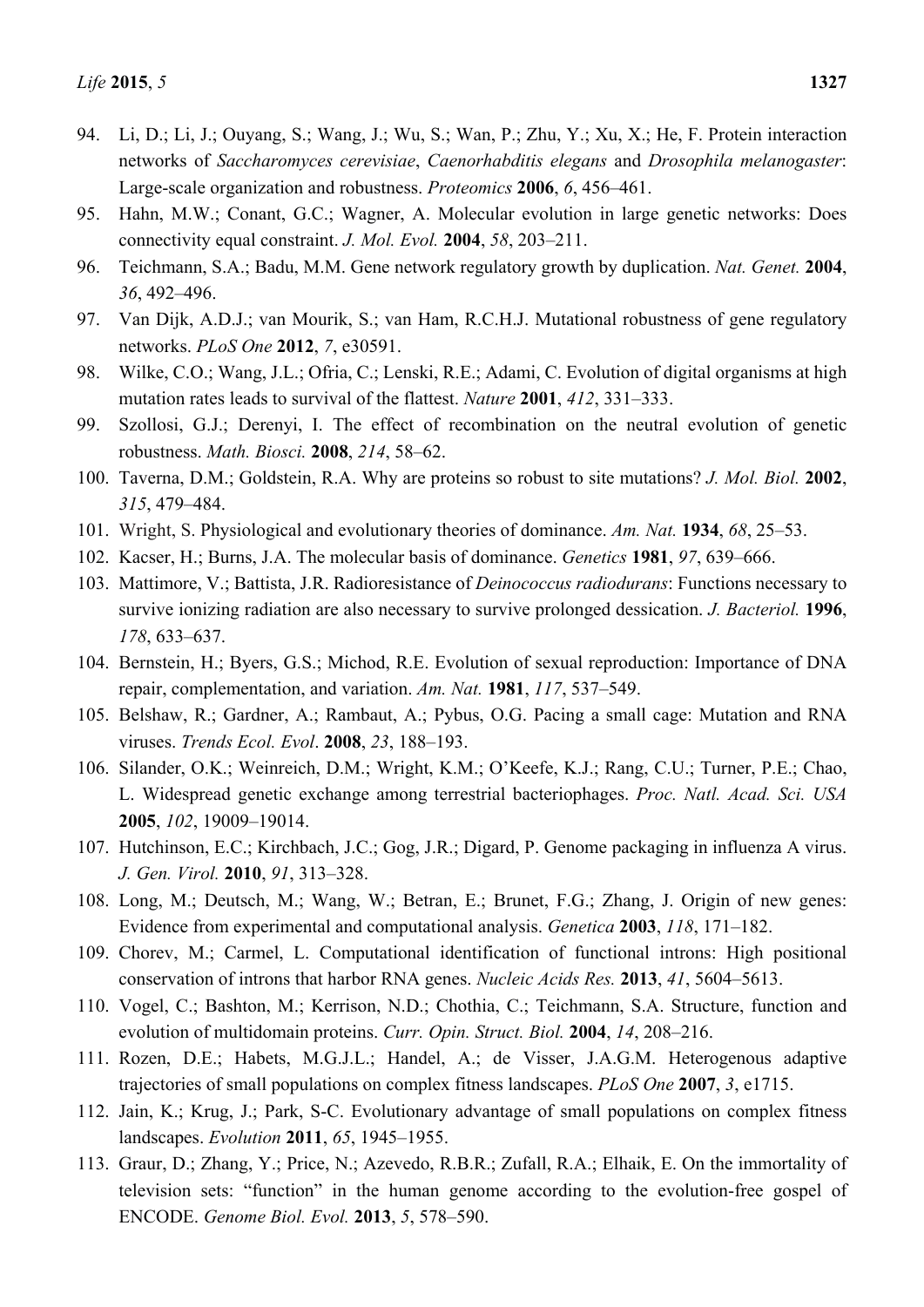- 114. Comeron, J.M.; Kreitman, M. The correlation between intron length and recombination in *Drosophila*: Dynamic equilibrium between mutational and selective forces. *Genetics* **2000**, *156*, 1175–1190.
- 115. Roze, D.; Barton, N. The Hill-Robertson effect and the evolution of recombination. *Genetics* **2006**, *173*, 1793–1811.
- 116. Comeron, J.M.; Williford, A.; Kliman, R.M. The Hill–Robertson effect: Evolutionary consequences of weak selection and linkage in finite populations. *Heredity* **2008**, *100*, 19–31.
- 117. Rutherford, S.L.; Lindquist, S. Hsp90 as a capacitor for morphological evolution. *Nature* **1998**, *396*, 336–342.
- 118. Quietsch, C.; Sangster, T.A.; Lindquist, S. Hsp90 as a capacitor of phenotypic variation. *Nature* **2002**, *417*, 618–624.
- 119. Bergman, A.; Siegal, M.L. Evolutionary capacitance as a general feature of complex gene networks. *Nature* **2003**, *424*, 549–552.
- 120. Suzuki, T.; Ueda, T.; Watanabe, K. The "polysemous" codon—A codon with multiple amino acid assignment caused by dual specificity of tRNA identity. *EMBO J.* **1997**, *16*, 899–1134.
- 121. Silva, R.M.; Paredes, J.A.; Moura, G.R.; Manadas, B.; Lima-Costa, T.; Rocha, R.; Miranda, I.; Gomes, A.C.; Koerkamp, M.J.G.; Perrot, M.; *et al.* Critical roles for a genetic code alteration in the evolution of the genus *Candida*. *EMBO J.* **2007**, *26*, 4555–4565.
- 122. Otto, S.P.; Whitton, J. Polyploid incidence and evolution. *Ann. Rev. Genet.* **2000**, *34*, 401–437.
- 123. Fawcett, J.A.; van de Peer, Y. Angiosperm polyploids and their road to evolutionary success. *Trends Evol. Biol.* **2010**, *2*, doi:10.4081/eb.2010.e3.
- 124. Michod, R.E.; Wojciechowski, M.F.; Hoelzer, M.A. DNA repair and the evolution of transformation in the bacterium *Bacillus subtilis*. *Genetics* **1988**, *118*, 31–39.
- 125. Finkel, S.E.; Kolter, R. DNA as a nutrient: Novel role for bacterial competence gene homologs. *J. Bacteriol.* **2001**, *183*, 6288–6293.
- 126. Jee, J.; Sundstrom, A.; Massey, S.E.; Mishra, B. What can information-asymmetric games tell us about the context of Crick's "frozen accident"? *J. R. Soc. Interface* **2013**, *10*, 20130614.
- 127. Hatfield, D.; Diamond, A. UGA: A split personality in the universal genetic code. *Trends Genet.*  **1993**, *9*, 69–70.
- 128. O'Donoghue, P.O.; Prat, L.; Heinemann, I.U.; Ling, J.; Odoi, K.; Liu, W.R.; Soll, D. Near-cognate suppression of amber, opal and quadruplet codons competes with aminoacyl-tRNA<sup>Pyl</sup> for genetic code expansion. *FEBS Lett.* **2012**, *586*, 3931–3937.
- 129. Hirsh, D. Tryptophan transfer RNA as the UGA suppressor. *Trends Genet.* **1970**, *58*, 439–444.
- 130. Moran, N. Microbial minimalism: genome reduction in bacterial pathogens. *Cell* **2002**, *108*, 583–586.
- 131. Andachi, Y.; Yamao, F.; Muto, A.; Osawa, S. Codon recognition patterns as deduced from sequences of the complete set of transfer RNA species in *Mycoplasma capricolum*. Resemblance to mitochondria. *J. Mol. Biol.* **1989**, *209*, 37–54.
- 132. Weisburg, W.G.; Tully, J.G.; Rose, D.L.; Petzel, J.P.; Oyaizu, H.; Yang, D.; Mandelco, L.; Sechrest, J.; Lawrence, T.G.; Van Etten, J. A phylogenetic analysis of the mycoplasmas: Basis for their classification. *J. Bacteriol.* **1989**, *171*, 6455–6467.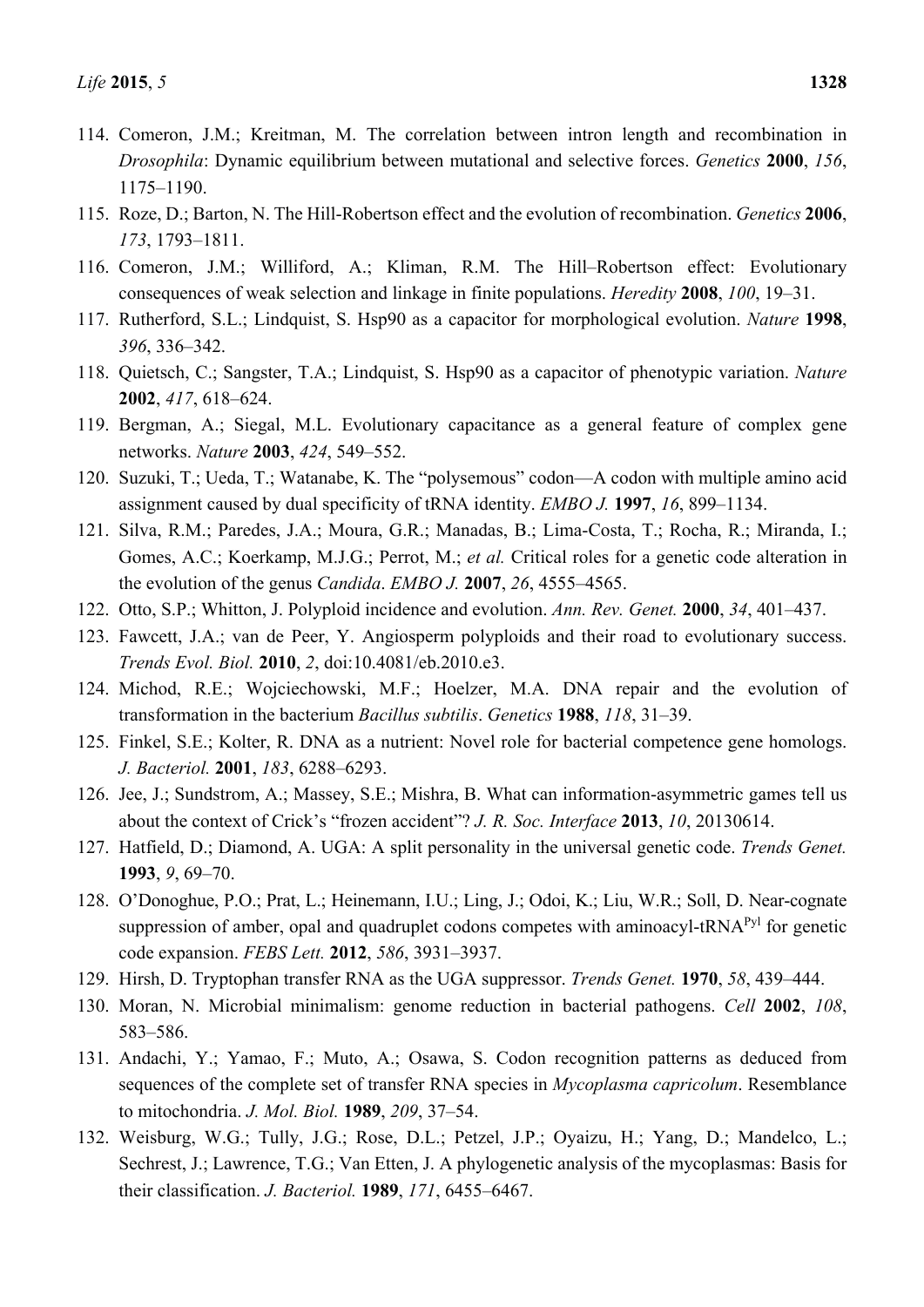- 133. Carvalho, F.M.; Fonseca, M.M.; de Medeiros, S.B.; Scortecci, K.C.; Blaha, C.A.; Agnez-Lima, L.F. DNA repair in reduced genome: The *Mycoplasma* model. *Gene* **2005**, *360*, 111–119.
- 134. Citti, C.; Marechal-Drouard, L.; Saillard, C.; Weil, J.H.; Bove, J.M. *Spiroplasma citri* UGG and UGA tryptophan codons: Sequence of the two tryptophanyl-tRNAs and organization of the corresponding genes. *J. Bacteriol.* **1992**, *174*, 6471–6478.
- 135. Carle, P.; Laigret, F.; Tully, J.G.; Bove, J.M. Heterogeneity of genome sizes within the genus *Spiroplasma. Int. J. Syst. Bacteriol.* **1995**, *45*, 178–181.
- 136. Ku, C.; Lo, W.-S.; Chen, L.-L.; Kuo, C.-H. Complete genomes of two dipteran-associated Spiroplasmas provided insights into the origin, dynamics and impacts of viral invasion in *Spiroplasma*. *Genome Biol. Evol.* **2013**, *5*, 1151–1164.
- 137. Lo, W.-S.; Chen, L.-L.; Chung, W.-C.; Gasparich, G.E.; Kuo, C.-H. Comparative genome analysis of *Spiroplasma melliferum* IPMB4A, a honeybee-associated bacterium. *BMC Genomics* **2013**, *14*, doi:10.1186/1471-2164-14-22.
- 138. Blanchard, A. *Ureaplasma urealyticum* urease genes; use of a UGA tryptophan codon. *Mol. Microbiol.* **1990**, *4*, 669–676.
- 139. Paralanov, V.; Lu, J.; Duffy, L.; Crabb, D.; Shrivastava, S.; Methe, B.; Inman, J.; Yooseph, S.; Xiao, L.; Cassell, G.; *et al.* Comparative genome analysis of 19 *Ureaplasma urealyticum* and *Ureaplasma parvum* strains. *BMC Microbiol.* **2012**, *12*, doi:10.1186/1471-2180-12-88.
- 140. Campbell, J.H.; O'Donoghue, P.; Campbell, A.G.; Schwientek, P.; Sczyrba, A.; Woyke, T.; Soll, D.; Podar, M. UGA is an additional glycine codon in uncultured SR1 bacteria from the human microbiota. *Proc. Natl. Acad. Sci. USA* **2013**, *110*, 5540–5545.
- 141. Kantor, R.S.; Wrighton, K.C.; Handley, K.M.; Sharon, I.; Hug, L.A.; Castelle, C.J.; Thomas, B.C.; Banfield, J.F. Small Genomes and Sparse Metabolisms of Sediment-Associated Bacteria from Four Candidate Phyla. *mBio* **2013**, *4*, doi:10.1128/mBio.00708-13.
- 142. Bennett, G.M.; Moran, N.A. Small, smaller, smallest: The origins and evolution of ancient dual symbioses in a phloem-feeding insect. *Genome Biol. Evol.* **2013**, *5*, 1675–1688.
- 143. McCutcheon, J.P.; Moran, N.A. Parallel genomic evolution and metabolic interdependence in an ancient symbiosis. *Proc. Natl. Acad. Sci. USA* **2007**, *104*, 19392–19397.
- 144. McCutcheon, J.P.; McDonald, B.R.; Moran, N.A. Origin of an alternative genetic code in the extremely small and GC-rich genome of a bacterial symbiont. *PLoS Genet.* **2009**, *5*, e1000565.
- 145. Matsumoto, T.; Ishikawa, S.A.; Hashimoto, T.; Inagaki, Y. A deviant genetic code in the green alga-derived plastid in the dinoflagellate *Lepidodinium chlorophorum*. *Mol. Phylogent. Evol.* **2011**, *60*, 68–72.
- 146. Ohama, T.; Suzuki, T.; Mori, M.; Osawa, S.; Ueda, T.; Watanabe, K.; Nakase, T. Non-universal decoding of the leucine codon CUG in several *Candida* species. *Nucleic Acids Res* **1993**, *21*, 4039–4045.
- 147. Santos, M.A.S.; Tuite, M.F. The CUG codon is decoded *in vivo* as serine and not leucine in *Candida albicans*. *Nucleic Acids Res.* **1995**, *23*, 1481–1486.
- 148. Keeling, P.J.; Doolittle, W.F. A non-canonical genetic code in an early diverging eukaryotic lineage. *EMBO J.* **1996**, *15*, 2285–2290.
- 149. Keeling, P.J.; Doolittle, W.F. Widespread and ancient distribution of a noncanonical genetic code in diplomonads. *Mol. Biol. Evol.* **1997**, *14*, 895–901.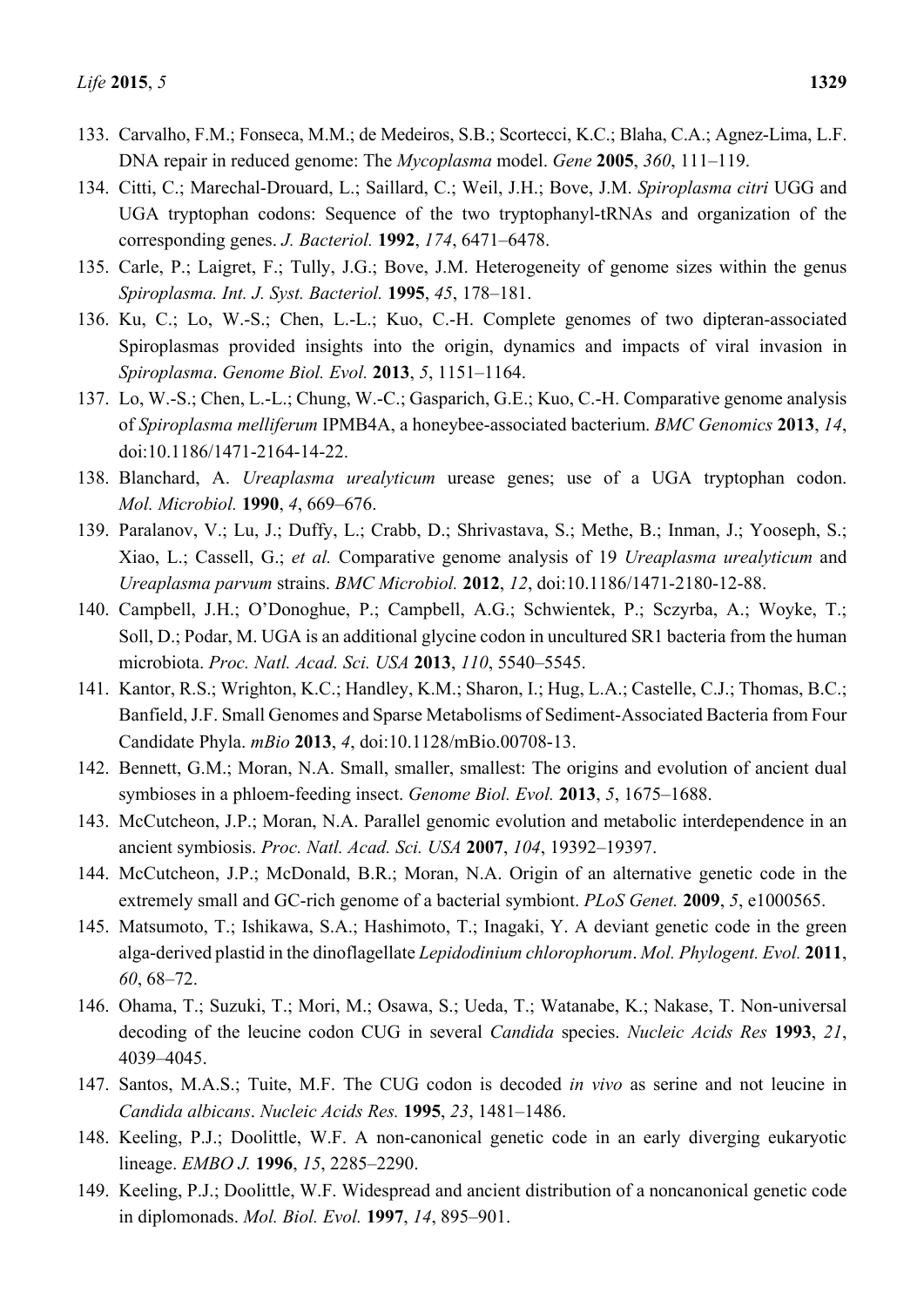- 150. Keeling, P.J.; Leander, B.S. Characterization of a non-canonical genetic code in the oxymonad *Streblomastix strix*. *J. Mol. Biol.* **2006**, *326*, 1337–1349.
- 151. Kuchino, Y.; Hanyu, N.; Tashiro, F.; Nishimura, S. *Tetrahymena thermophila* glutamine tRNA and its gene that corresponds to UAA termination codon. *Proc. Natl. Acad. Sci. USA* **1985**, *82*, 4758–4762.
- 152. Preer, J.R., Jr.; Preer, L.B.; Rudman, B.M.; Barnett, A.J. Deviations from the universal code shown by the gene for surface protein 51A in *Paramecium*. *Nature* **1985**, *314*, 188–190.
- 153. Meyer, F.; Schmidt, H.J.; Plumper, E.; Hasilik, A.; Mersmann, G.; Meyer, H.E.; Engstrom, A.; Heckmann, K. UGA is translated as cysteine in pheromone 3 of *Euplotes octocarinatus*. *Proc. Natl. Acad. Sci. USA* **1991**, *88*, 3758–3761.
- 154. Lozupone, C.A.; Knight, R.D.; Landweber, L.F. The molecular basis of nuclear genetic code change in ciliates. *Curr. Biol.* **2001**, *11*, 65–74.
- 155. Schneider, S.U.; Leible, M.B.; Yang, X.P. Strong homology between the small subunit of ribulose-1,5-bisphosphate carboxylase/oxygenase of two species of *Acetabularia* and the occurrence of unusual codon usage. *Mol. Gen. Genet.* **1989**, *218*, 445–452.
- 156. Schneider, S.U.; de Groot, E.J. Sequences of two rbcS cDNA clones of *Batophora oerstedii*: Structural and evolutionary considerations. *Curr. Genet.* **1991**, *20*, 173–175.
- 157. Gile, G.H.; Novis, P.; Cragg, D.; Zuccarello, G.C.; Keeling, P.J. The distribution of elongation factor-1alpha (EF-1 $\alpha$ ), elongation factor-like (EFL), and a noncanonical genetic code in the Ulvophyceae: Discrete genetic characters support a consistent phylogenetic framework. *J. Eukaryot. Microbiol.* **2009**, *56*, 367–372.
- 158. Cocquyt, E.; Gile, G.H.; Leilaert, F.; Verbruggen, H.; Keeling, P.J.; de Clerck, O. Complex phylogenetic distribution of a non-canonical genetic code in green algae. *BMC Evol. Biol.* **2010**, *10*, doi:10.1186/1471-2148-10-327.
- 159. Harrow, J.; Frankish, A.; Gonzalez, J.M.; Tapanari, E.; Diekhans, M.; Kokocinski, F.; Aken, B.L.; Barrell, D.; Zadissa, A.; Searle, S.; *et al.* GENCODE: The reference human genome annotation for The ENCODE Project. *Genome Res.* **2012**, *22*, 1760–1774.
- 160. Stanke, M.; Steinkamp, R.; Waack, S.; Morgenstern, B. Augustus: A web server for gene finding in eukaryotes. *Nucleic Acids Res.* **2004**, *32*, 309–312.
- 161. Massey, S.E. Proteome size as the major factor determining mutation rates. *Proc. Natl. Acad. Sci. USA* **2013**, *110*, 858–859.
- 162. Hill, W.G.; Robertson, A. The effect of linkage on limits to artificial selection. *Genet. Res.* **1966**, *8*, 269–294.
- 163. Drake, J.W. A constant rate of spontaneous mutation in DNA-based microbes. *Proc. Natl. Acad. Sci. USA* **1991**, *88*, 7160–7164.
- 164. Sung, W.; Ackerman, M.S.; Miller, S.F.; Doak, T.G.; Lynch, M. Drift-barrier hypothesis and mutation-rate evolution. *Proc. Natl. Acad. Sci. USA* **2012**, *109*, 18488–18492.
- 165. Sung, W.; Ackerman, M.S.; Miller, S.F.; Doak, T.G.; Lynch, M. Reply to Massey: Drift does influence mutation rate evolution*. Proc. Natl. Acad. Sci. USA* **2013**, *110*, doi:10.1073/ pnas.1220650110*.*
- 166. Lynch, M.; Gabriel, W. Mutation load and survival of small populations. *Evolution* **1990**, *44*, 1725–1737.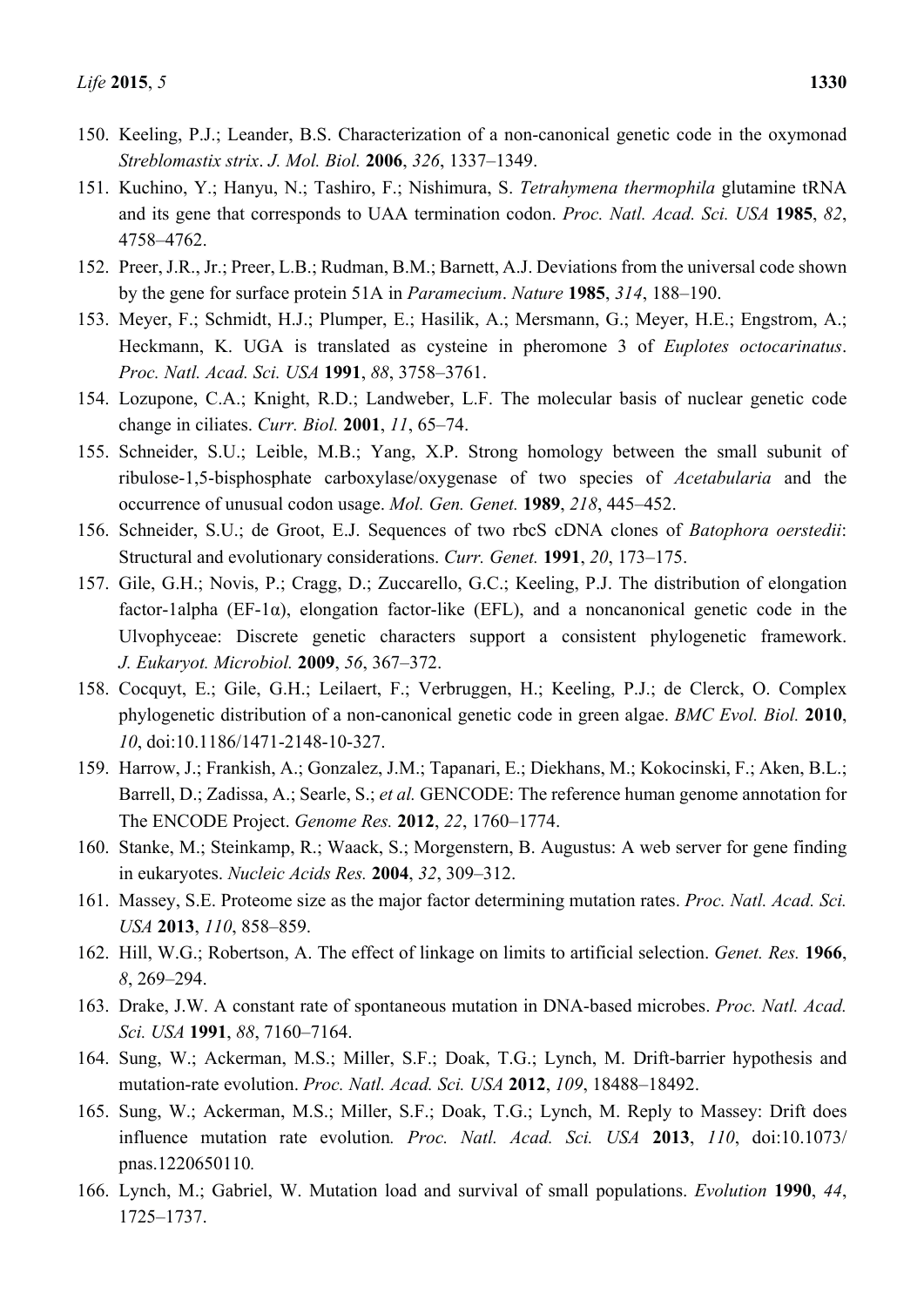- 167. Nga, P.T.; Parquet, M.d.C.; Lauber, C.; Parida, M.; Nabeshima, T.; Yu, F.; Thuy, N.T.; Inoue, S.; Ito, T.; Okamoto, K.; Ichinose, A.; Snijder, E.J.; *et al.* Discovery of the First Insect Nidovirus, a Missing Evolutionary Link in the Emergence of the Largest RNA Virus Genomes. *PLoS Pathog.* **2011**, *7*, e1002215.
- 168. Stevens, K.; Weynberg, K.; Beltas, C.; Brown, S.; Brownlee, C.; Brown, C.; Brown, M.T.; Schroeder, D.C. A novel evolutionary strategy revealed in the phaeoviruses. *PLoS One* **2014**, *9*, e86040.
- 169. Eigen, M.; Schuster, P. *The Hypercycle: A Principle of Self-Organization*; Springer: Berlin/Heidelberg, Germany, 1979.
- 170. Eigen, M. Natural selection: a phase transition? *Biophys. Chem.* **2000**, *85*, 101–123*.*
- 171. Mira, A.; Ochman, H.; Moran, N.A. Deletional bias and the evolution of bacterial genomes. *Trends Genet.* **2001**, *17*, 589*–596.*
- 172. White, E.P.; Ernest, S.K.M.; Kerkhoff, A.J.; Enquist, B.J. Relationships between body size and abundance in ecology*. Trends Ecol. Evol.* **2007**, *22*, 323*–330.*
- 173. Batut, B.; Knibbe, C.; Marais, G.; Daubin, V. Reductive genome evolution at both ends of the bacterial population size spectrum. *Nat. Rev. Microbiol.* **2014**, *12*, 841–850.
- 174. Kashtan, N.; Roggensack, S.E.; Rodrigue, S.; Thompson, J.W.; Biller, S.J.; Coe, A.; Ding, H.; Marttinen, P.; Malmstrom, R.R.; Stocker, R.; *et al.* Single-Cell Genomics Reveals Hundreds of Coexisting Subpopulations in Wild *Prochlorococcus*. *Science* **2014**, *344*, 416–420.
- 175. Fisher, R.A. *The Genetical Theory of Natural Selection*; Oxford University Press: Oxford, UK, 1930.
- 176. Springer, M.S.; Douzery, E. Secondary structure and patterns of evolution among mammalian mitochondrial 12S rRNA molecules. *J. Mol. Evol.* **1996**, *43*, 357–373.
- 177. Page, R.D.M. Comparative analysis of secondary structure of insect mitochondrial small subunit ribosomal RNA using maximum weighted matching. *Nucleic Acids Res.* **2000**, *28*, 3839–3845.
- 178. Watanabe, Y.; Suematsu, T.; Ohtsuki, T. Losing the stem-loop structure from metazoan mitochondrial tRNAs and co-evolution of interacting factors. *Front. Genet.* **2014**, *5*, doi:10.3389/fgene.2014.00109.
- 179. Lynch, M. Mutation accumulation in transfer RNAs: Molecular evidence for Muller's ratchet in mitochondrial genomes. *Mol. Biol. Evol.* **1996**, *13*, 209–220.
- 180. Lynch, M. Mutation accumulation in nuclear, organelle, and prokaryotic transfer RNA genes. *Mol. Biol. Evol.* **1997**, *14*, 914–925.
- 181. Lynch, M.; Blanchard, J.L. Deleterious mutation accumulation in organelle genomes. *Genetica*  **1998**, *102–103*, 29–39.
- 182. Muller, H.J. The relation of recombination to mutational advance. *Mutat. Res.* **1964**, *1*, 2–9.
- 183. Felsenstein, J. The Evolutionary Advantage of Recombination. *Genetics* **1974**, *78*, 737–756.
- 184. Haldane, J.B.S. On being the right size. In *Possible Worlds and other Essays*; Harper and Brothers: London, UK, 1928.
- 185. Shannon, C.E. A mathematical theory of communication. *Bell. System Tech. J.* **1948**, *27*, 623–656.
- 186. Ladyman, J.A.C.; Lambert, J.; Wiesner, K. What is a complex system? *Eur. J. Phil. Sci.* **2013**, *3*, 33–67.
- 187. Solomonoff, R. A formal theory of inductive inference Part I. *Inf. Control* **1964**, *7*, 1–22.